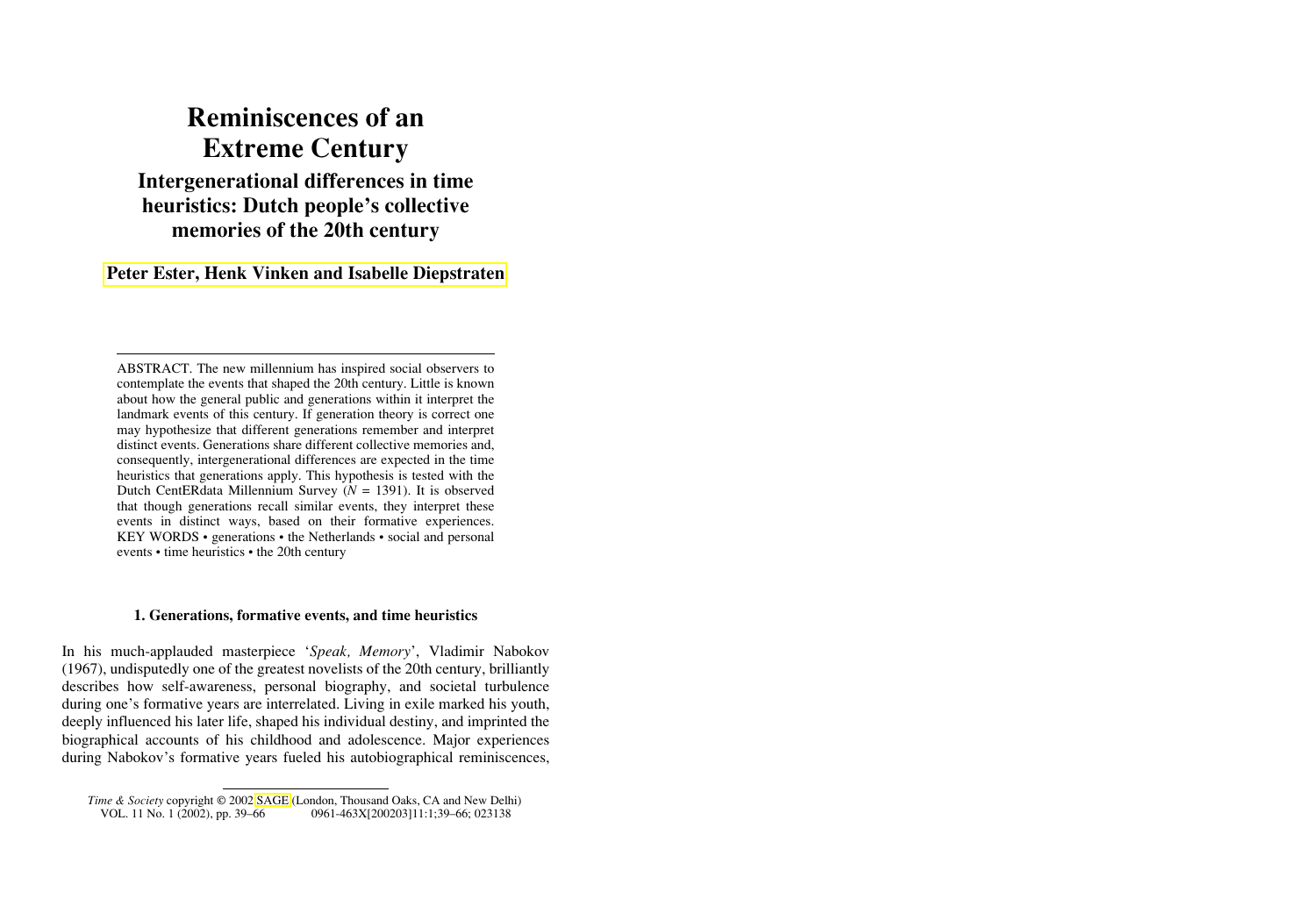experiences which not only dominated the progress of his individual life course but in turn also molded his later memories of the past. '*Speak, Memory*' illustrates a more general sociological notion, namely that individuals' current 'time heuristics' are substantially influenced by significant happenings during formative years.

The coming of the new millennium has sparked a truly unremitting flow of *fin de siècle* accounts of the balance between the pros and cons of the 20th century, along with, of course, speculations about what the 21st century will bring. It has inspired many scientists, social observers, cultural trend watchers, journalists, and artists to look back at the major events that have shaped the 20th century. From every perspective it has to be concluded that the 20th century was a century of extremes: dramatic world wars, genocide, upheaval, poverty, class conflicts, pollution, 'the most murderous century on record' according to historian Eric Hobsbawm (1995: 13), but also a century – particularly in the West – of economic progress, technological and medical advancement, the formation of democratic welfare states, educational attainment, and a general liberalization of lifestyles. Cultural and scientific elites have clearly looked upon the 20th century with very mixed feelings, but what about the public at large? How do ordinary citizens perceive and evaluate the major events that characterized the past century? How do they interpret the impact of these events on their personal lives? What do they see as the most influential positive and negative achievements? Who were the historical persons who, again the public thinks, made the differences in the 20th century? Did they serve as leading role models for the public at large? These are challenging questions that fall back on people's time heuristics, i.e. the ways in which people frame their interpretations of the past, their perceptions of the present, and their expectations of the future on both an individual and a collective level.<sup>1</sup> We hypothesize that time heuristics at these two levels are highly interrelated. An essential cornerstone of generation theory is that major societal events that took place during the formative period of distinct generations do have a lasting 'Nabokovian' impact on their life course and worldviews, which sets them apart from other generations.

Generations differ because they grew up in different social, cultural, political, and economic circumstances that markedly and distinctively influence their basic values, attitudes, beliefs, and life chances. Karl Mannheim was the first generation theorist who consistently related intergenerational differences to unique features of generations' formative years (Mannheim, 1928/1929). In his classic contribution to generation theory Mannheim states that a generation consists of individuals born in the same period and sociocultural space who are exposed to a shared range of historical events.2 They share a feeling of cogenerational membership with their contemporaries based on the recognition of a common destiny of their *Schicksalgemeinschaft*. A generation refers to individuals born in the same historical period, who share similar youth experiences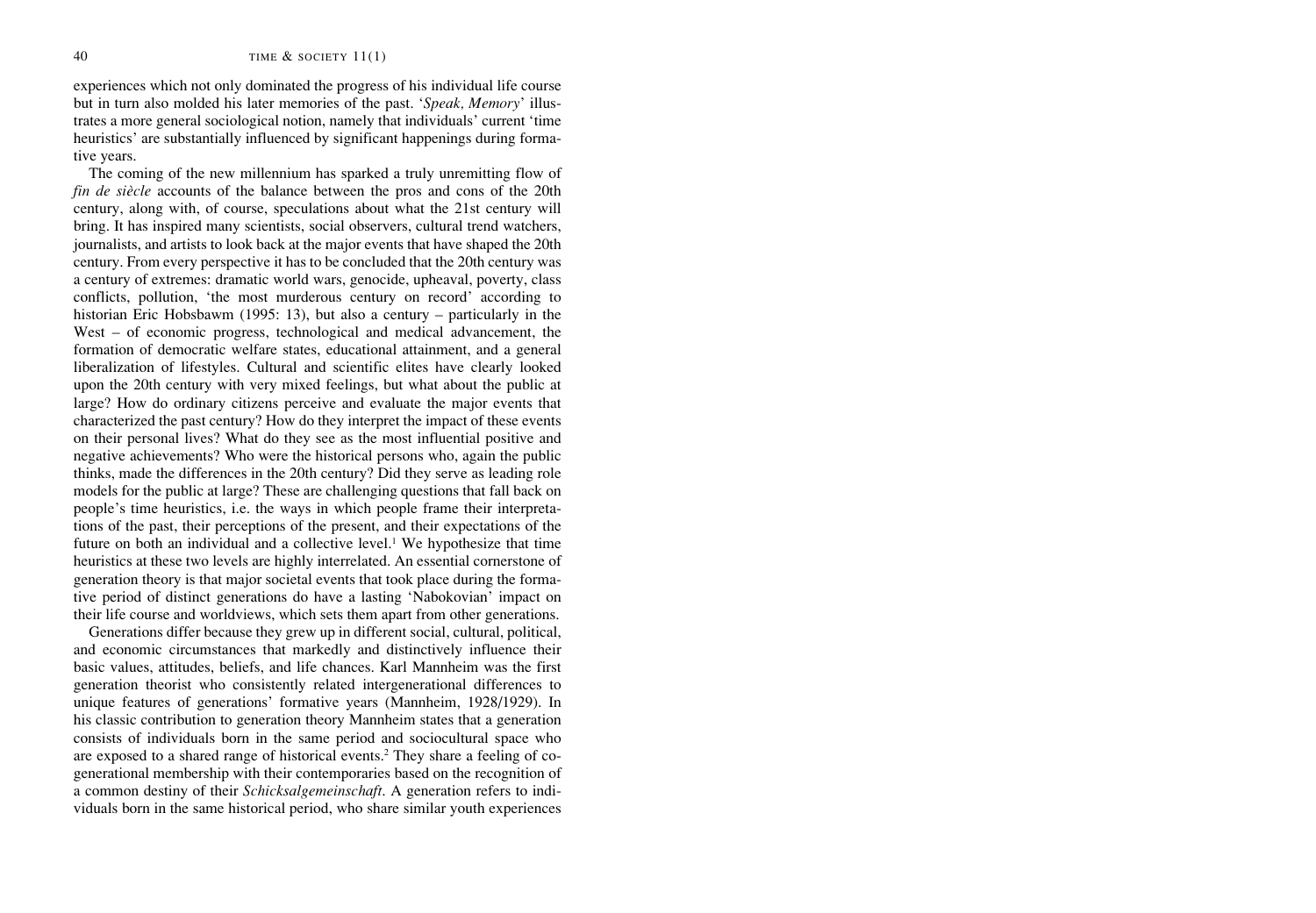in their formative years, who subjectively identify with their generation, and have an elementary sense of a joint history and of being different from other generations (cf. Diepstraten et al., 1998, 1999a; Van den Broek, 1996). It is important to emphasize that in this Mannheimian perspective, generations are more than mere numerical birth cohorts, for generations are united by a shared sense of belonging to that specific generation, i.e. they identify with their generation because they feel they share a common history. A generation is a social construction rather than a biological concept (Dilthey, 1875).

If the recognition of a shared biography unites generation members, this implies that generations differ in the way they define and select major historical events. Linking this important theoretical notion to the century behind us this would first of all assume that different generations will point at different historical events in the 20th century that were of crucial importance. Events that are likely to have a decisive and lasting influence, according to this theory, usually occur during the formative years of a generation. More specifically this would imply that members of the same generation will recall the same historic landmarks that make up their shared sense of having a common biography and which distinguishes them from earlier or later generations. As a result, different generations share different collective memories and, consequently, intergenerational differences will occur in the time heuristics that generations apply in analyzing major events. Members of distinct generations, according to this argument, recall different historical events that had a decisive influence on the 20th century.

One of the first studies that made this innovative link between the concept of generation, personal and collective biographies, and generational time heuristics was by Schuman and Scott (1989). Their research, based upon a US sample, found that Americans belonging to different generations depicted distinct national and world changes that were especially important during the past 50 years. The authors concluded that 'age is clearly the most general predictor of memories for events and changes over the past 50 years, and the graphing of the age relations provides strong evidence than in all or almost all such cases, age represents cohort effects, which in turn have their origins in adolescence and early adulthood' (Schuman and Scott, 1989: 371). Thus, there is some evidence that significant societal events during the formative period unite members of the same generation and create a shared collective memory because of shared personal biographies. But we know little about the variation in the significance that different generations attach to the watershed events of the 20th century. What is at stake is not only – as in the Schuman and Scott tradition – *which* events but particularly *why* these events are being mentioned by different generations. Which factors influence the identification of 'most significant' events? It may be that generations choose the same events but for totally different reasons, e.g. based on primary personal experience or on a commonly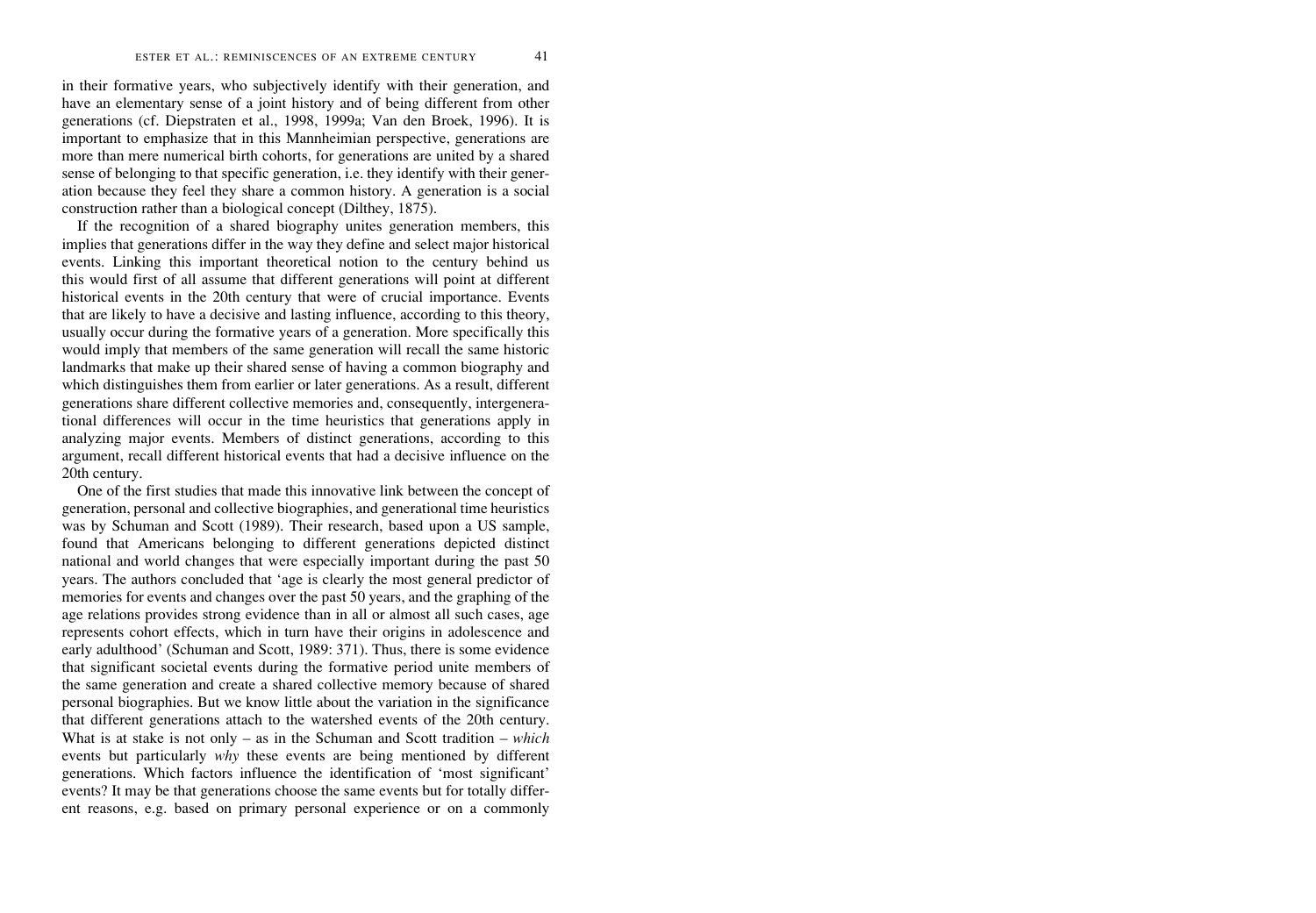acknowledged agenda of events. All generations are likely to mention the Second World War as an event that painfully characterized the 20th century but the motivation to do so will differ with the actual experience with this war. In order to advance the study of intergenerational differences in time heuristics we need to more fully understand the motivational and interpretative choice justifications underlying these differences. What are the choice justifications proposed by different generations for naming events that shaped the 20th century? How do generations differ in their time heuristics and how is this related to basic features of their formative years? Do generations hold a unique time consciousness in looking at the past? Are there systematic differences in this respect between older and younger generations? Do distinct generations applaud different public figures who have influenced the direction of the 20th century? These are fascinating questions that inspired us to do a large-scale study on intergenerational differences in time heuristics in Dutch society on the threshold of the new millennium.

#### **2. The CentERdata Millennium Survey**

Our research design combines quantitative with qualitative measures. In the second half of May 1999 we collected data from a sample of almost 1400 respondents drawn from the larger Telepanel of CentERdata, a survey research institute affiliated with Tilburg University.<sup>3</sup> The Telepanel sample consists of 2000 Dutch households, representative on all key demographic variables. Respondents have a computer and modem at home and are interviewed on a weekly basis on a wide variety of subjects.<sup>4</sup> Respondents are sent a questionnaire by modem, they fill in their answers on the computer screen, and return the completed questionnaire to CentERdata by modem. Data are then almost immediately available for further analyses. Our sample  $(N = 1391)$  aged 16 years or older is representative for the Dutch population with regard to keydemographics such as age, sex, education, and income.<sup>5</sup> The advantages of computer-assisted interviewing based on a telepanel are its rapidity of data collection, large possibilities for consistency controls, reliability of trend change measures, relatively low non-response rate, and the 'anonymity' of online 'interviews' possibly producing more reliable data – where respondents may be more likely to give answers that may be 'socially undesirable'. The most important themes that are addressed in the CentERdata Millennium Survey include: time consciousness (time horizons with respect to past and future); attitudes about the past and the future of Dutch society and of respondents' earlier and future lives, and personal expectations of the future; judgements about the 20th century (including the main societal and personal events, most influential people at world, Dutch society, and personal levels); and expectations about the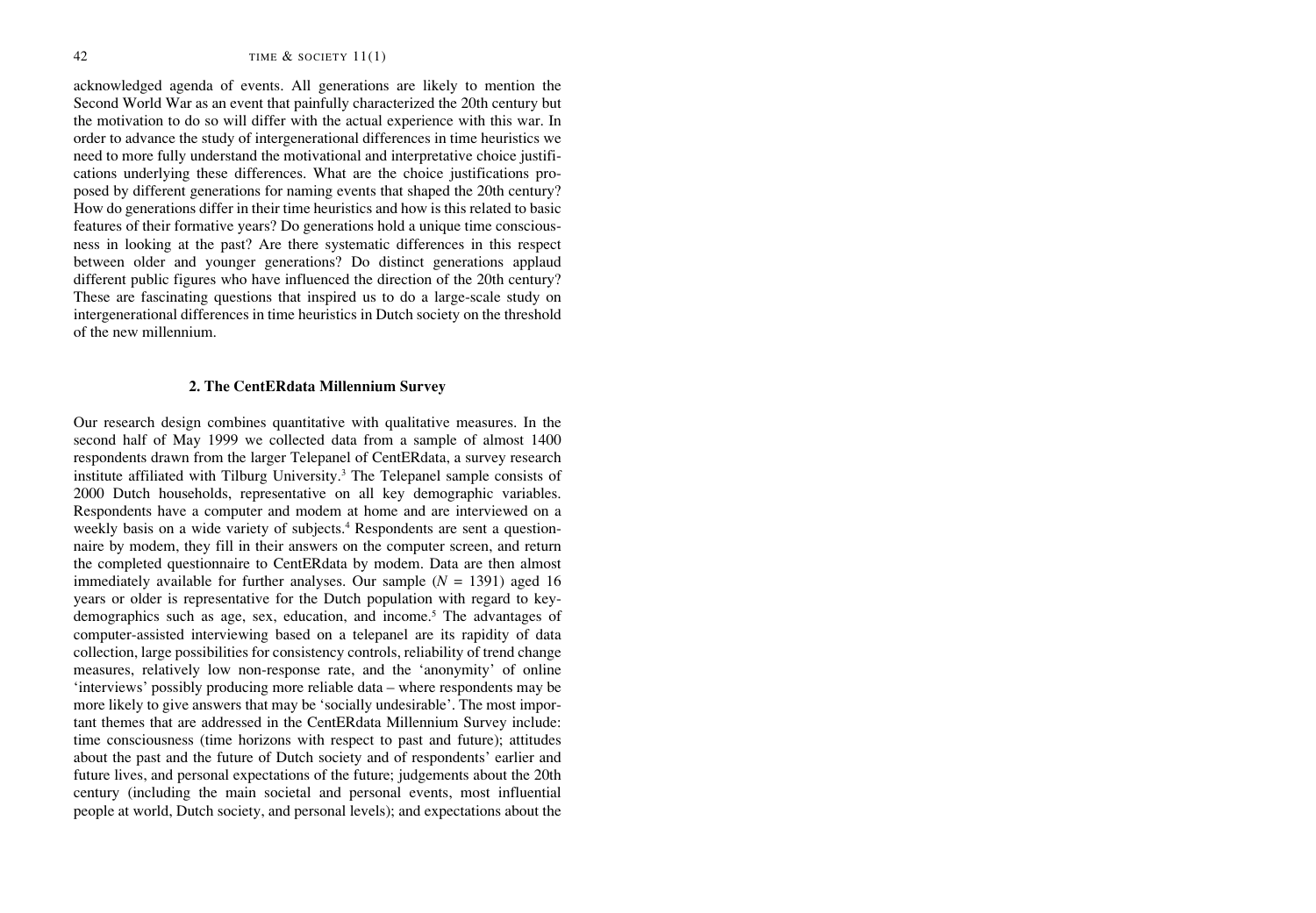21st century (optimism/pessimism, with respect to Dutch society and respondents' personal lives, motives for societal and personal optimism or pessimism, fantasies about the 21st century, and predictions for the future).<sup>6</sup> This article primarily analyzes responses to the questions relating to the 20th century. In addition to prestructured questions, at several moments in the questionnaire we invited respondents to reflect freely on a number of issues central to our basic theme.7 The respondents' avid use of this opportunity provides meaningful qualitative insights (cf. Hicks, 2000). Besides the quantitative measures presented in this article, these qualitative insights will be a main source of detailed interpretative analysis.<sup>8</sup>

In order to detect possible intergenerational differences, one prewar/war generation is distinguished (born before 1945), and two postwar generations (born between 1945 and 1964, and born after 1964, respectively). This distinction is made in view of the finding by Schuman and Scott (1989) that direct personal exposure to the Second World War evokes intergenerational differences in time heuristics, a finding that is eminently relevant for Dutch society as well (cf. De Graaf, 1988). From a historical viewpoint, distinguishing between (pre) war and postwar generations is a highly salient and sensitive feature of Dutch society (Becker, 1990).

The structure of this article is that section 3 reports on time consciousness in Dutch society; section 4 analyzes Dutch citizens' memories of the past; section 5 surveys the role attributed to the 'grand' men and women of the 20th century – also from a generational perspective. Finally, section 6 draws the main conclusions and puts these in perspective.

#### **3. Time Heuristics: Horizons and Evaluations**

Time is an increasingly popular theme in sociology. Garhammer (1999: 17) suggests that '[m]any sociologists and also other social science disciplines lately have discovered time as a central dimension of social action, that is rediscovered after studies by Durkheim (1912) on "social time", by Simmel (1987) on the "rhythm of life" and by Elias (1939) on the civilization of time discipline'. Popular 'diagnoses of our times' also ponder heavily on the time dimension with a prominent role of the contemporary loss of time consciousness and the current rise of historical ignorance. Contemporary society is believed to lack a notion and appreciation of history, especially among its young people, according to the complaints of many social observers (e.g. Bloom, 1988). According to these commentators, the past as a pivotal concept has lost its meaning. The past is 'a closed chapter'. The fragmentation of time and the meaninglessness of time are core elements of postmodern thinking. Today only the 'here-and-now' counts which in itself is a result, according to postmodernists, of our own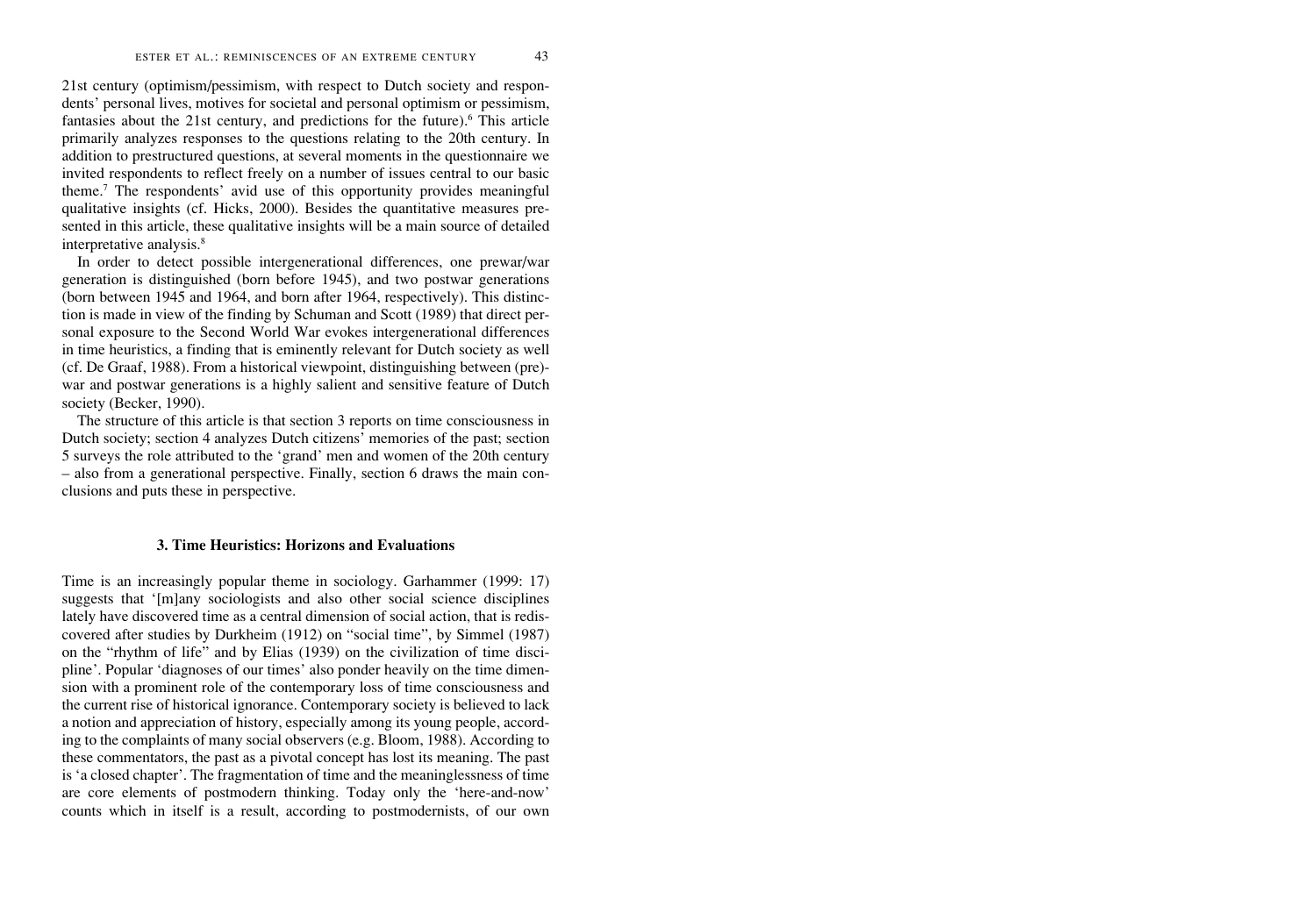construction and not something that reflects reality. Perspectives of the past and prospects of the future have lost their guiding function. What remains is innovation in the 'here-and-now'. 'New', 'flexible', and 'dynamic' are the keywords. This postmodern time consciousness is thought to contradict the time consciousness of other periods. Time divisions are no longer uniform or dependent on collective rhythms, but more differentiated, spread-out, and objects of individual choice (Adam, 1995; Breedveld, 1999; Elchardus, 1982, 1996; Nowotny, 1994). Basic hopes for 'better times' are transferred from the future to the present, thus detaching the present from linear time. Problems have to be dealt with now and the future loses its attractiveness in this sense. Beliefs in progress are replaced by an insatiable need for innovation, a need for times that are not better per se but are different, and by a need to divide public 'collective' time from one's private 'own' time, a desire to create a niche to escape time pressure, to be in control, to have 'free' time to pursue one's own private goals.

Can we provide any evidence of this 'postmodern' attitude towards time? The CentERdata Millennium Survey taps Dutch people's time consciousness in its quantitative aspects – through measurement of the length of their time horizon – and in its qualitative aspects – people's evaluation of the past, present, and future. Here we look at the meaning attributed to the past. We differentiate between a collective versus a personal time horizon and between the meaning of the past in a social and a personal sense. Table 1 summarizes the responses.

The postmodern idea that the 'here-and-now' dominates time consciousness has no empirical basis in our data. Less than 10% report that they do not reflect on societal or personal history. The largest group looks back over a period that coincides with their own life up to the present. This period is especially prominent when looking at people's own personal history (chosen by 73% of respondents), but when concerning society's past this choice drops to only onethird with half of the Dutch having a 'memory' that extends further than their own lifetime, and a quarter of all Dutch people having a backwards perspective of 100 years or more before their own birth.

When looking at the collective past, people seem more capable of exceeding their own lifetime. What is striking is that this conclusion applies especially to the youngest cohort.<sup>9</sup> When we focus on the differences between the three cohorts, the largest group of the middle and eldest cohorts looks back as far as their own life, whereas the largest group of the youngest cohort draws upon 'the period of one or two generations before me' and thus looks beyond their own lifetime. We did not find generational differences in the length of personal time horizons. All generations consider the entire period of their own lives, rather than just the most recent parts of this period.

Looking at the meaning of the past (see Table 2), Dutch people tend not to be really progressive thinkers. Only about a third thinks the past was worse, but about the same proportion believes that the past was similar to the present.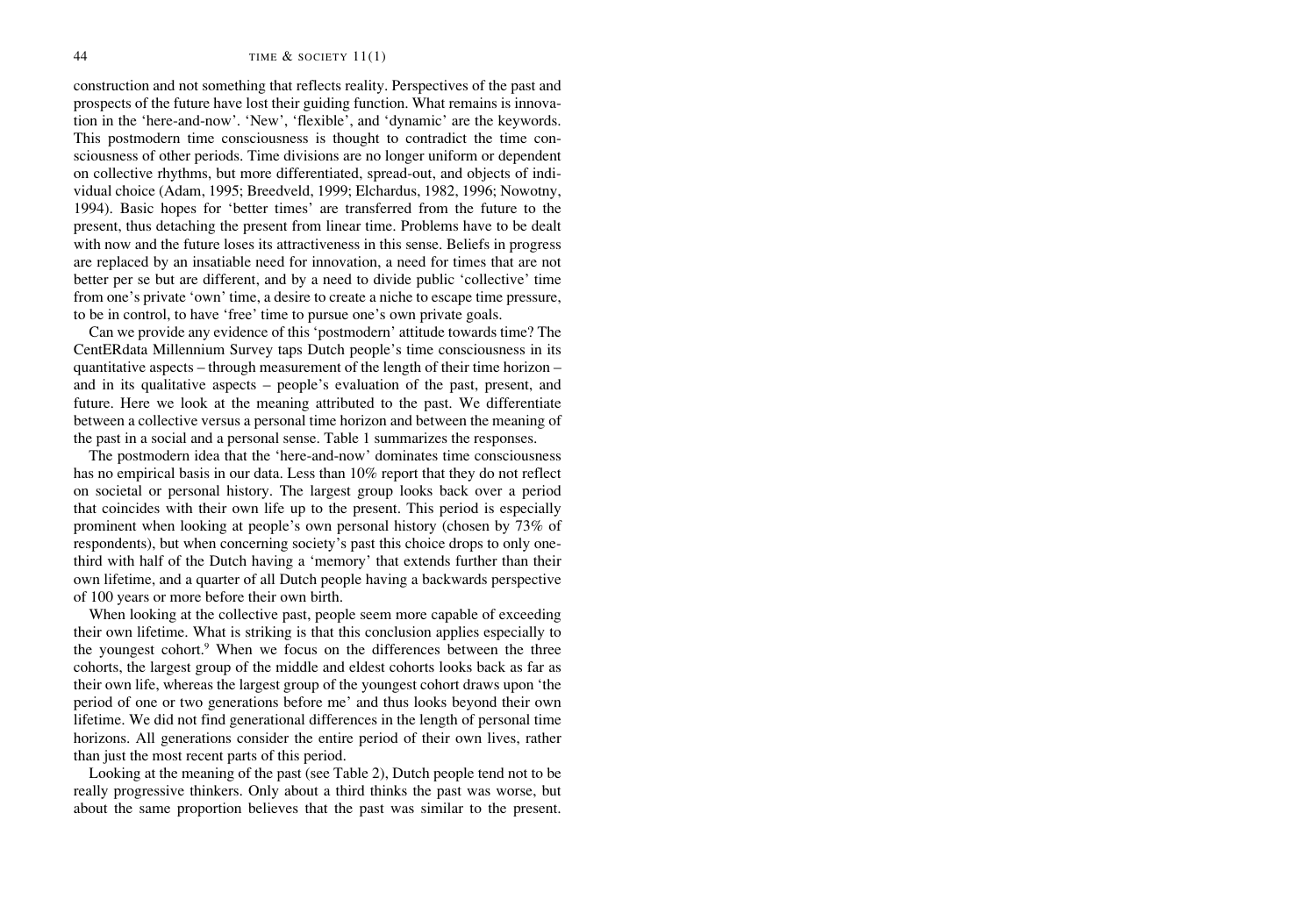|                                            | Netherlands and the world | Personal life |
|--------------------------------------------|---------------------------|---------------|
| The past                                   | $(\%)$                    | $(\%)$        |
| The year past                              |                           |               |
| The last 2–5 years                         |                           | 6             |
| The last 10 years                          |                           | 12            |
| The period of my life up to now            | 30                        | 73            |
| The period of 1 or 2 generations before me | 26                        |               |
| A hundred years or more before my birth    | 24                        |               |
| Never thought about this                   |                           |               |

TABLE 1 Past time horizon with respect to society and subjects' personal life  $(N = 1391)$ 

Netherlands and the world Personal life The past  $(\%)$  (%) The past was similar to the present 32 39 In the past it was better 17 14 In the past it was worse 35 35 Never thought about this 16 13

TABLE 2 The valuation of the past at societal and personal levels  $(N = 1391)$ 

Nostalgic views of a 'better' past are the least applicable: less than a fifth believes that the past was better. This finding applies to evaluations of both societal and personal history. Generations differ in their vision of past society, however.<sup>10</sup> The eldest cohort contains the most progressive thinkers, with most people older than 55 years thinking that society in the past was worse than today's society. Most people in the middle cohort believe that society now is similar to that of the past. Those younger than 35 years are strongly divided: the numbers of young people perceiving the past as similar or worse are equal. No generational differences are found regarding the personal past.

In other parts of the CentERdata Millennium Survey we observed that the past has substantial meaning to people and not only in a quantitative sense (Diepstraten et al., 1999b). When asked what the concept of history means, the majority of Dutch people responded: 'something that shows how our time evolved'. History is a concept that clarifies our existence. The second largest group perceived history as something that is interesting in itself. These results reflect the two most common positions of professional historians (Beliën and Van Setten, 1996). Personal history has a comparable meaning to people, but in a reversed order, where for most people it is a 'memory to be cherished', and for a smaller group it is something that 'helps to understand their present life'. In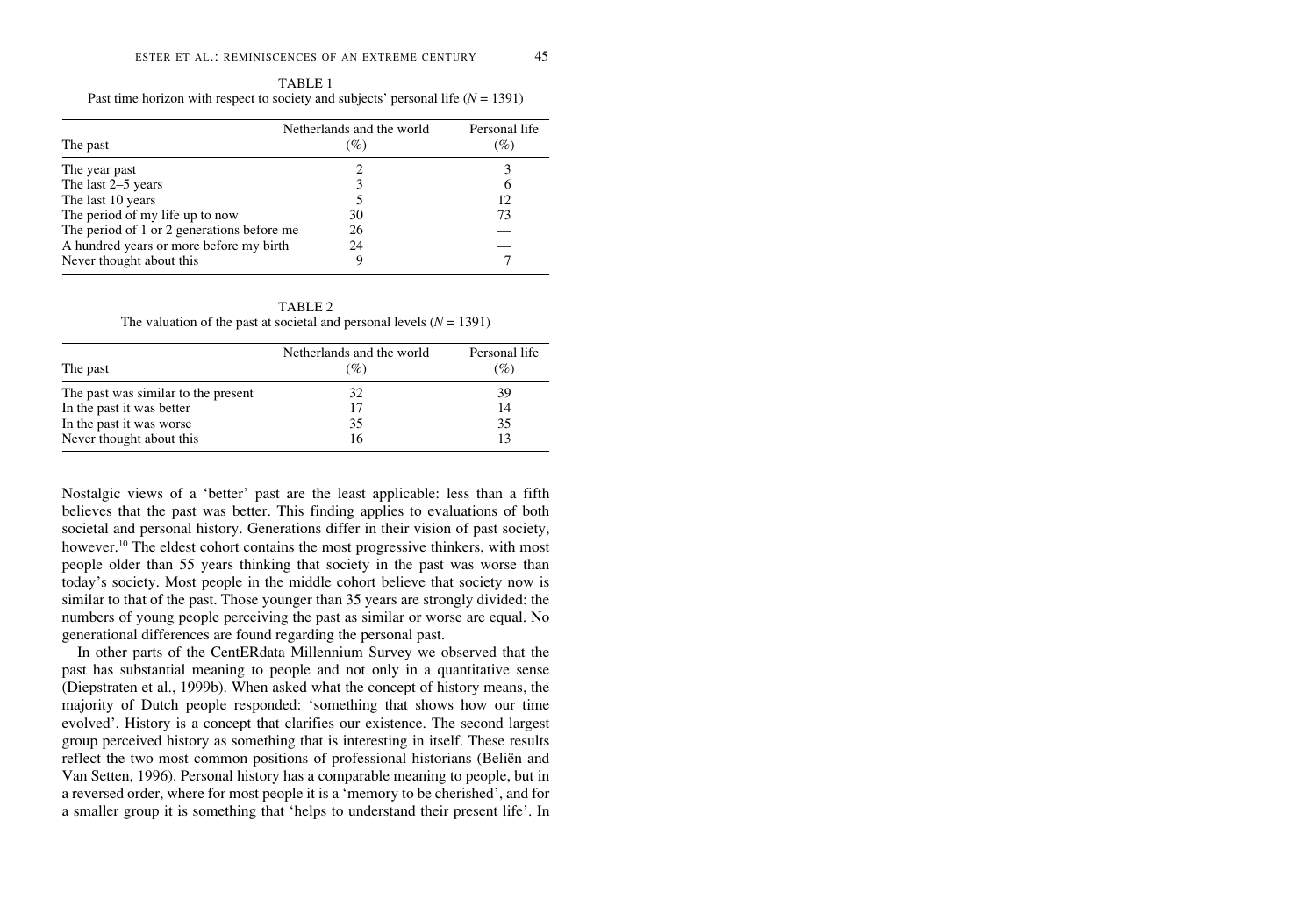neither of the two valuations of history, societal or personal, do the three generations take up different positions (see Diepstraten et al., 1999b: 132).

Contrary to postmodern thought we can conclude that the time consciousness of (Dutch) people is not restricted to the present. For most people the time horizon is bound to their own lifespan when they apply time heuristics on both societal and personal pasts. Maybe more remarkable is that the youngest group has the most expanded time horizon when we consider their age. Thus although it is popular to attribute a lack of time consciousness and historical ignorance to 'today's youth' (see Diepstraten et al., 1999b, for an overview), our results show that young people take up the exact opposite position, that their time consciousness is highly developed and that they consider a period that extends far before their own lifetime. Further, they are the least likely to judge society's past as a worse period while, in contrast, this is how elderly people look at society's history (thus displaying their belief in progress), while along with the middle-aged, some young people share the perspective that the past was similar to the present. Both collective and personal history have, therefore, a meaningful integrative function for people (Hicks, 2000). Dutch people, both young and old, still think that history helps to clarify our current existence. In this way history functions as a source from which they derive a sense of identity. History gives meaning to today's society and their personal lives. Modern time consciousness is definitely not timeless, restricted to present-day orientations, nor is history meaningless to Dutch people. But it remains to be established whether they have vivid recollections of the past, to what events they refer when they think of history, what events are 'merely' part of their collective memory and what events really have affected them personally, and how different generations are in these respects. These issues are the focal concerns of the next section.

### **4. Memories of the Past**

The issue of historical memory of generations is closely linked to basic sociological ideas on generation formation. The 'founding father' of sociological generation theory, Karl Mannheim (1928/1929), emphasized that generations emerge when they become aware of their distinctive imprint from the major historical events, social, cultural, or political of nature, that marked the youth period or 'formative years' of these generations (cf. Diepstraten et al., 1998, 1999a, for an extensive discussion on these arguments). The nucleus of this idea is that the experience and consciousness of demarcating historical events separate one generation from another, previous or later, and have unique and lasting effects throughout the life course of members of these generations – on their personal outlooks, basic values, political attitudes, lifestyles, and the like. Research is still advancing regarding the supposed attitudinal consequences of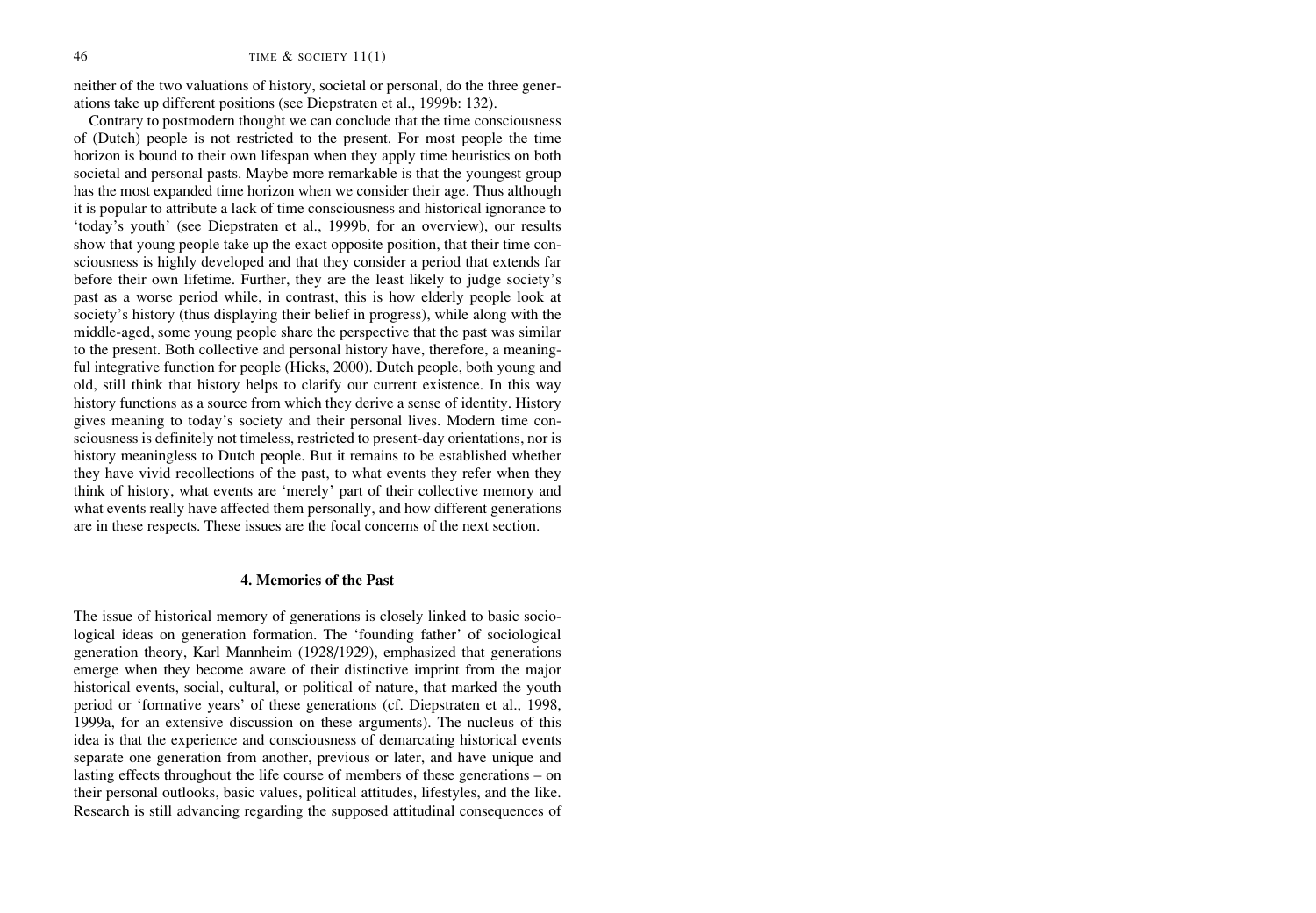generation formation (see e.g. Van den Broek, 1996, for sophisticated but unsuccessful attempts to find predicted generational cleavages in political values in the Netherlands). Research into the basic assumption of Mannheim's theory – that generations emerge when cognizant of marked historical events – is rather limited (see again Diepstraten et al., 1999a, for evidence). An exception is the work of the US social scientists Howard Schuman and Jacqueline Scott (1989). With 1985 data they surveyed about 1400 US citizens to test their hypothesis that people of all ages will tend to report historical events and changes from their youth. Memorable events from the formative years (roughly between 15 and 25 years of age) are not only attributed most influence by divergent generation members, but the memories of these events will, so Schuman and Scott hypothesize in line with Mannheim, also have a powerful effect on the interpretation of events experienced later in the life course.

In a focal part of the CentERdata Millennium Survey we followed (and enriched) the approach of Schuman and Scott. We first asked our Dutch respondents to select up to two world or national events or changes from the past 70 years that are especially important to them.<sup>11</sup> Similarly to Schuman and Scott, we wished to include both specific time-bound occurrences (e.g. the Second World War, the first man on the moon) and more broader, general social and cultural shifts or changes (e.g. the cultural revolution of the 1960s, economic advancements). Second, we asked people to mention events or changes they think have influenced their personal lives or those of their families.12 In both cases, open-ended questions were used. For this analysis we aggregated the responses into a set of detailed categories. Of course, categorization is an act of conceptualization. Schuman and Scott (1989: 364) note that even with seemingly well-demarcated events, such as the Second World War, sensitive judgement was highly necessary in creating the corresponding 'World War II' category. This was also the case with our Dutch data. Most people mention the exact words 'World War II' or 'Second World War', but there are numerous people who recall many different particular events that are vivid parts of the historical reality of this war ('The German invasion', 'D-day Normandy', 'Oppression and persecution 1940–1945', 'Liberation Day', etc.). Even more careful evaluations were, of course, necessary for coding less time-bound events. For this reason we chose to expand rather than to limit the number of event categories.<sup>13</sup> After tabulating the reports of the first and second events that respondents mentioned, we arrived at a top 10 list of historically and personally influential occurrences.<sup>14</sup> The results on the societal and personal level are reported in Table 3.

An overwhelming majority (77%) of Dutch people (aged 16 years or older) who mentioned one or two events identified 'World War II' as the most influential event (starting with the German invasion in the Netherlands on 10 May 1940, and ending with German capitulation in the Netherlands on 5 May 1945). The Second World War is definitely seen as the most important world and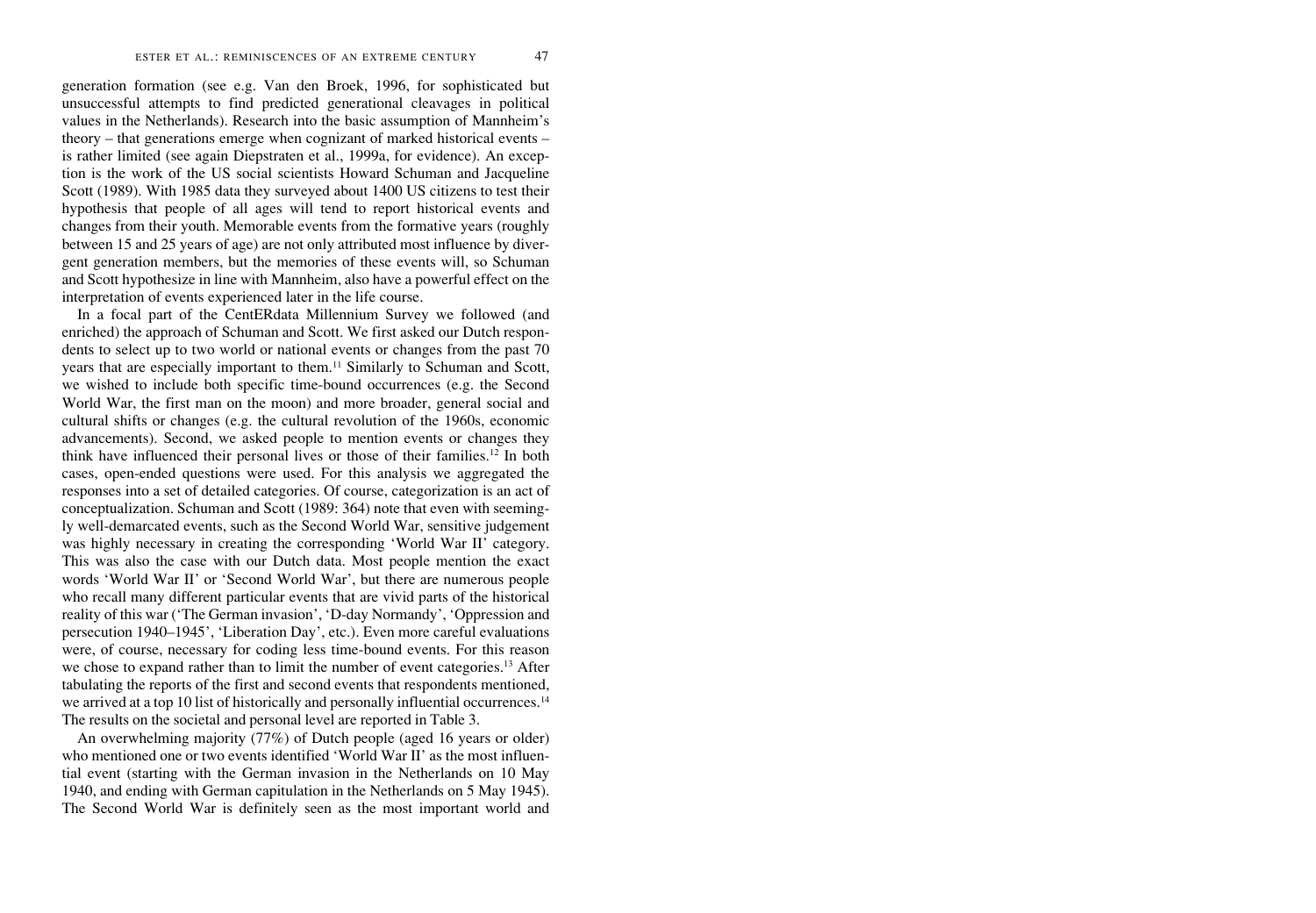| Major societal events mentioned | (%) | Major personal events mentioned       | $(\%)$ |
|---------------------------------|-----|---------------------------------------|--------|
| 1. World War II                 | 77  | 1. World War II                       | 57     |
| 2. Fall of Berlin Wall          | 15  | 2. Postwar economic affluence         |        |
| 3. Advancements in ICT          | 12  | 3. Advancements in mobility           |        |
| 4. First man on the moon        | 6   | 4. Advancements in ICT                |        |
| 5. Other wars/wars in general   |     | 5. Medical advancements               |        |
| 6. Nuclear energy/arms race     |     | 6. Educational advancements           |        |
| 7. World War I                  |     | 7. Depillarization/secularization     |        |
| 8. Abolition of apartheid       |     | 8. Independence Indonesia             |        |
| 9. 1953 flood disaster          |     | 9. Other wars/wars in general         |        |
| 10. Television                  |     | 10. Construction of the welfare state |        |

TABLE 3 Top 10 most important events influencing society and personal life in the 20th century

*Note*: Each entry represents a sum of the dichotomy of those mentioning the event as the first or second most important event divided by the total  $(n = 1303$  for societal events and  $n = 549$  for personal events) mentioning any event

national event of the 20th century. Lagging far behind, the second most important event (15%) is the 'fall of the Berlin Wall' (9 November 1989). The third most likely response identifies an element of the 20th century that is not that clearly time-bound: 'advancements in information and communication technology'(ICT) mentioned by 12%. The Second World War, the fall of the Berlin Wall, and ICT advancements are clearly viewed as the most significant developments of the 20th century. Only two other events have support of at least 5% of the sample: the first man on the moon (21 July 1969) and 'other wars/wars in general'. There is one Dutch event among the most commonly identified events or changes: the 1953 flood disaster (recalled by 3% of the population). In this disaster, dikes broke as a result of an exceptionally strong storm and a spring tide on the night of 31 January/1 February 1953 (for this reason it is also called the 'February Disaster'), flooding large parts of the Dutch countryside below sea level in the south-west and killing almost 2000 people. This prompted a large-scale water engineering and building program (started in the same month of February 1953 and lasting until the late 1990s), aimed at protecting the country from similar disasters.

Almost all respondents (94% of all 1391 respondents) were able to mention at least one world or national event.15 A first look at generational differences (with the aforementioned three age groups of  $\langle 35, 35-54, 35-54 \rangle$  and  $\langle 55+ \rangle$  years) shows that, in contrast to the results of Schuman and Scott (1989), there is no sign of significant generation distinctions. Equal proportions of the youngest, the middle-aged, or oldest generations mention the 10 most popular choices of important world and national events. In accordance with generation theory one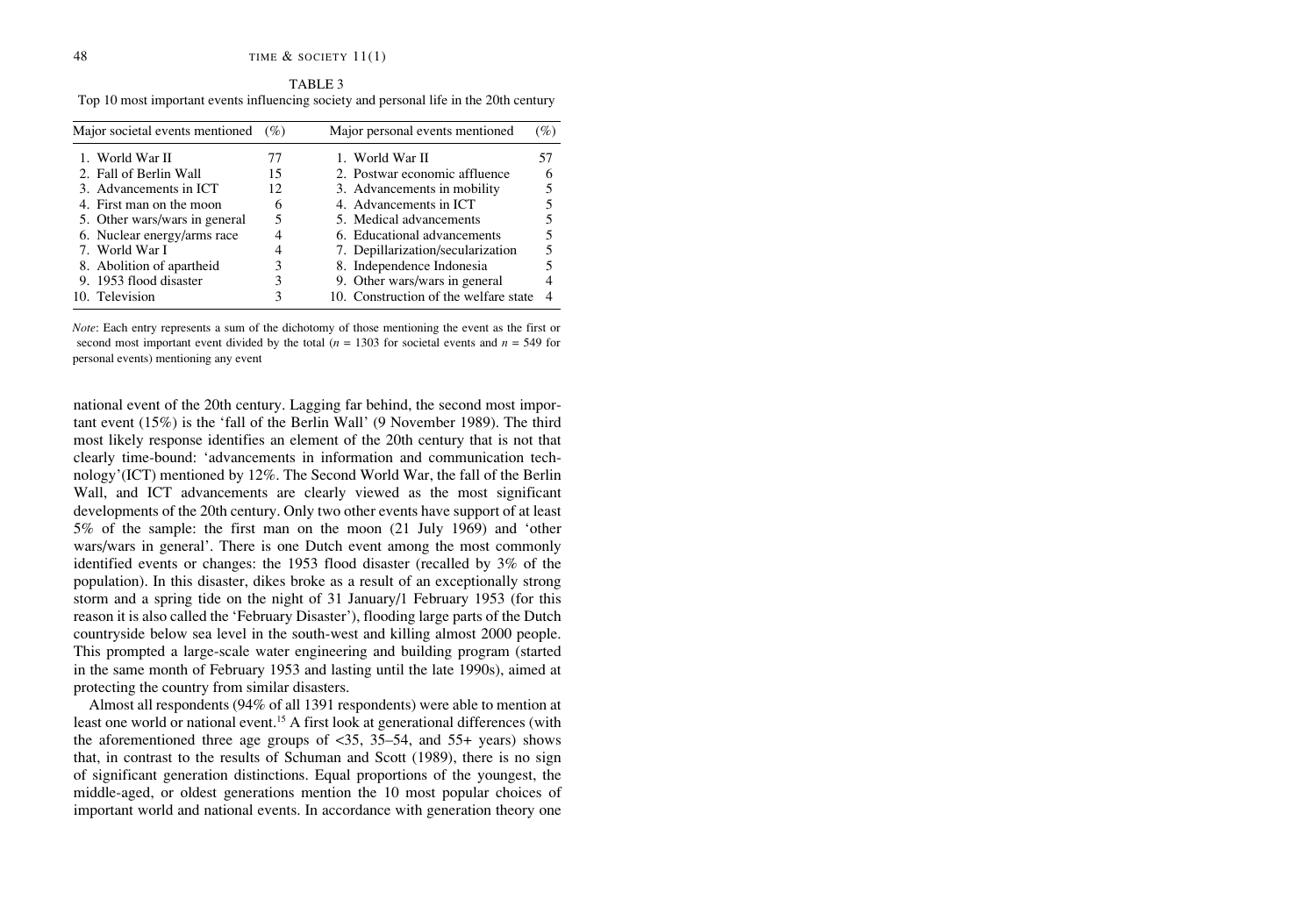might have expected that, for instance, the Second World War would be an event that older generations mention more often than younger generations do. Conversely, as regards the 'fall of the Berlin Wall' and 'advancements in ICT' (as well as 'abolition of apartheid' and 'television') one would hypothesize that these events would be typical formative experiences of younger generations. The same may be said about 'first man on the moon' responses, this was expected theoretically to be a high-impact event for the middle-aged generation. But these relationships do not seem to hold. In the study done by Schuman and Scott (1989), stressing the vital importance of the Second World War is clearly related to age (the younger, the less mentioned), while the 'computer' and 'moonlanding' are not (neither is 'space exploration' as an encompassing category). Further, mentions of 'advancements in communications and transportation' are, surprisingly, most likely made by older, not younger, generations.<sup>16</sup> For Dutch people, in contrast to the American public, the reported categories seem to refer to events that have influenced all generations to an equal extent.

The events identified do not, in other words, seem to relate to cohort effects, but instead seem to point towards period effects: the events identified have reoriented the lives of members of any late 20th-century generation. This alternative interpretation, that high-impact events such as the Second World War interfere with events or changes that took place later, suggests that perhaps the Second World War is a real period effect, changing the outlooks, values, and attitudes of all generations after it (and their interpretation of subsequent events). The other events or changes might well be influenced by cohort effects, but the Second World War overshadows all following postwar events, it dominates collective memory to such an extent that people tend not to reflect wholeheartedly on events that took place during their own formative years, but to first refer to this vivid collective memory. Regardless of this truly theoretical alternative (there is, of course, no simple way to test this alternative interpretation), it seems that as far as the recollection of world and national events goes, there are no generational cleavages to be found in the Netherlands.

Table 3 also reports the 10 most commonly identified national or worldwide events to which people attribute a strong influence on their personal lives or on those of their families. The non-response rate for this question is surprisingly high: 62% of all respondents indicated that they could not think of any national or world events with such an impact. Again, for the majority of people who do mention at least one occurrence that was influential on their private lives, the Second World War is the single most important event. Only relatively small proportions of Dutch people report other watershed events or developments. Remarkably, the other events mentioned are nearly all non-time bound occurrences. A notable exception is the characteristically Dutch response (by 5% of those who recall any privately influential event) of 'the independence of Indonesia'.17 The independence of Indonesia is a time-bound event, but still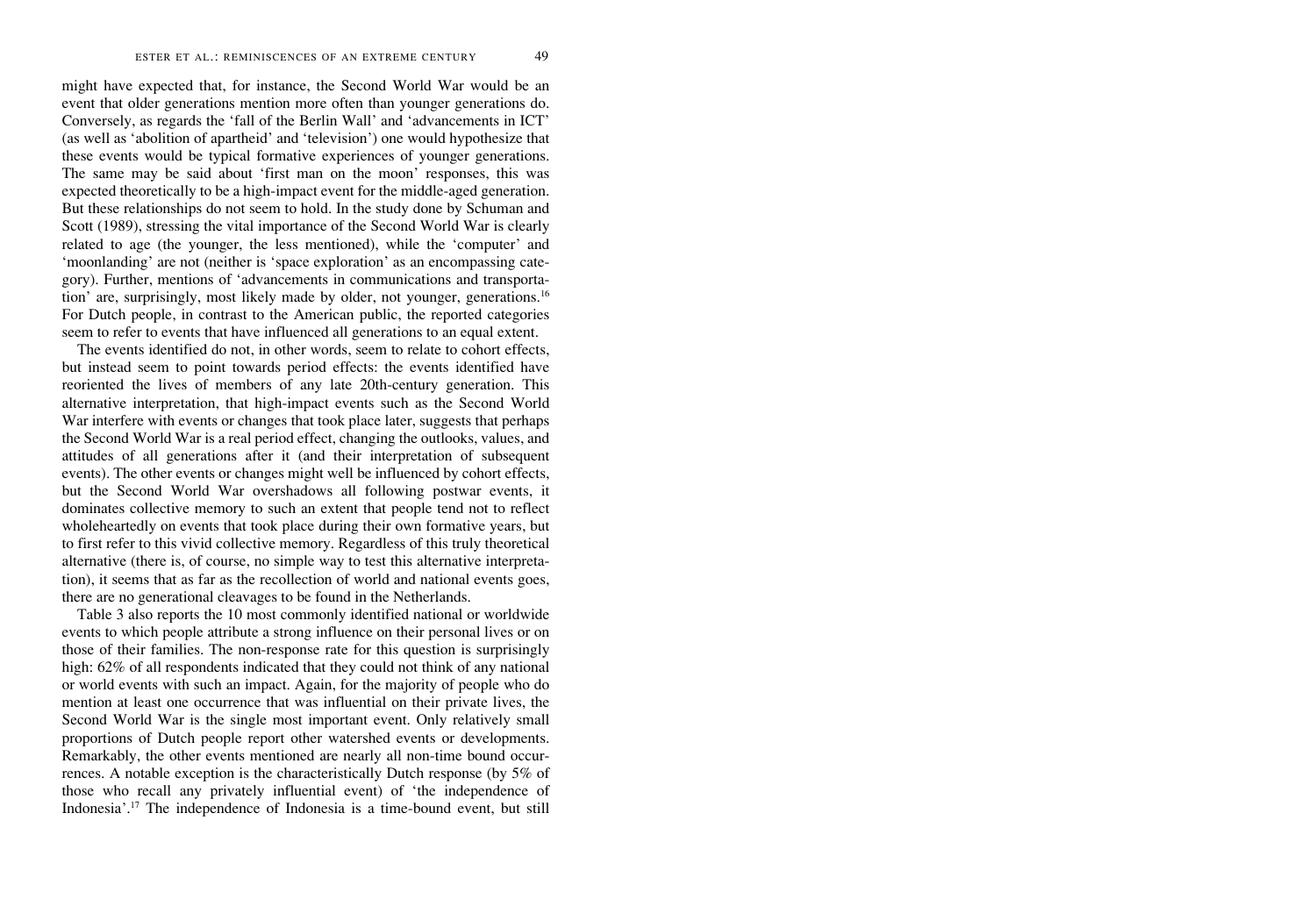cannot be pinned down to one particular date. The fierce fight for the independence of the former Dutch colony started as an aftermath of the Second World War, after the Japanese occupiers left the country, heightened until its climax in 1947 and 1948 with two major Dutch military actions, culminated in sovereign rule in 1949, and was prolonged by conflicts on significant parts of Indonesia involving the Netherlands or members of its former military force in the 1950s and even early 1960s (e.g. the transfer of New Guinea to Indonesia in 1963). At the end of the 1940s many young Dutch men joined the military forces to fight in Indonesia (in 1947 and 1948 about 100,000 Dutch troops participated in the military actions). One might expect, therefore, that those who report this event as influential would be members of the older generation (55+ years). However, looking closer at generational differences, there are no significant and sufficiently powerful associations between the likelihood of mentioning this event (or any other occurrence or change, for that matter) and the three generations. This striking result profoundly challenges the basic assumption of generation theory. When asked directly what events or changes affect the lives of people, which is the very focal assumption of generation theory, people who are born and socialized in different times and lived under distinct historical circumstances are not particularly inclined or are not the only ones to highlight particular events or changes as potent formative experiences.

In our CentERdata Millennium Survey we asked people to explain their choice of events. This explanation can provide more meaningful insights on the issue of generational differentiation. Although the selection of events does not differentiate generationally, it might very well be found that the interpretation of the impact or influence of the events does. Perhaps, also as Schuman and Scott (1989) suggest, the reading of similar events is distinct for those who personally underwent these events during their adolescence and early adulthood than for those who did not have this 'fresh' encounter and know and learned of the events secondhand, from books, parents, school, and other media.

A qualitative response analysis of the open-ended motivational questions suggests that older generations mostly report on the Second World War as a very drastic turning point in their personal lives. They explain their choice with impressive, but rather straightforward analyses, mostly restricted to day-to-day experiences. The younger generations, those who have not experienced the war, but 'remember' it secondhand, are somewhat more likely to see the Second World War from a broader perspective and underline the (political) value and attitudinal impact. In order to verify this preliminary result more quantitatively, we coded the responses in meaningful categories, a laborious task given the sometimes lengthy and very personal accounts that respondents presented. Next, we statistically tested the existence of generationally distinct interpretations. We concentrated on the events that have a large share of support, i.e. at the societal level 'World War II', the 'fall of the Berlin wall', and 'advance-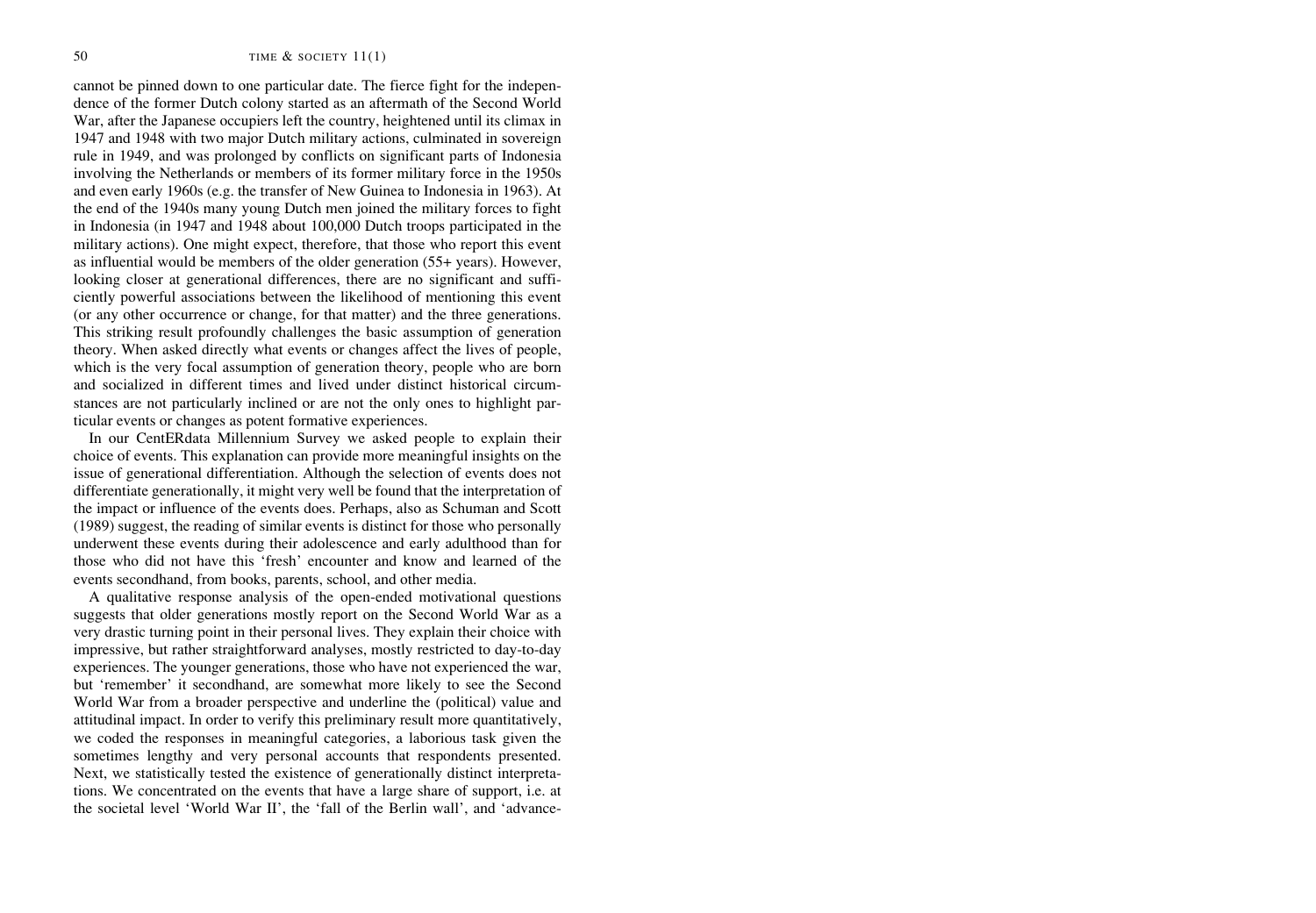| Motivations top 3 societal events $(\%)$ |    | Motivation no. 1 personal event            | $(\%)$ |
|------------------------------------------|----|--------------------------------------------|--------|
| World War II $(n = 986)$                 |    | World War II $(n = 269)$                   |        |
| 1. World impact                          | 22 | 1. Family experiences (vague)              | 21     |
| 2. Value of freedom                      | 13 | 2. Social and political attitudes          | 17     |
| 3. Shows man is evil                     | 11 | 3. Personal experiences (vague)            | 14     |
| 4. Nie Wieder                            | 9  | 4. Lives lost                              | 9      |
| 5. World order                           | 9  | 5. Captivity/into hiding                   | 7      |
| 6. Lives lost/destruction                | 8  | 6. Economic/career impact                  | 5      |
| 7. War experience                        | 6  | 7. Strengthened solidarity                 | 5      |
| 8. Reconstruction                        | 6  | 8. Still lingers on (vague)                | 4      |
| 9. Don't know/no answer                  | 8  | 9. Disturbed family life                   | 4      |
|                                          |    | 10. Negative values (fear, distrust, etc.) | 3      |
| Fall of the Berlin Wall ( $n = 194$ )    |    | 11. Put things into perspective            | 2      |
| 1. World impact                          | 30 | 12. Way of perceiving world (vague)        | 1      |
| 2. End of Cold War                       | 21 | 13. Miscellaneous                          | 1      |
| 3. Value of freedom                      | 19 | 14. Don't know/no answer                   | 6      |
| 4. Other                                 | 16 |                                            |        |
| 5. Don't know/no answer                  | 9  |                                            |        |
| Advancements in ICT $(n = 150)$          |    |                                            |        |
| 1. World access/global village           | 43 |                                            |        |
| 2. Quality of life/labor                 | 19 |                                            |        |
| 3. Change (vague)                        | 17 |                                            |        |
| 4. Other                                 | 12 |                                            |        |
| 5. Don't know/no answer                  | 9  |                                            |        |

TABLE 4

Most mentioned events influencing society and personal life in the 20th century

ments in ICT', and at the personal level, again, 'World War II'. Table 4 shows the overall results.

Table 4 lists the most common explanation given by people who think that the Second World War was the most significant event on a societal level.<sup>18</sup> The 'world impact' of this war is the main reason for Dutch people mentioning the Second World War. This general heading encapsulates numerous, rather indefinite, abstract replies such as 'turned the world upside down', 'impact on the lives of millions', 'cut deep wounds', 'lasting worldwide impact, economically and psychologically', 'determined world history', 'had consequences for the whole world', 'stamped history', 'is the number one worldwide watershed with two worlds before and after'. Other important motivations relate to the 'value of freedom' (freedom of expression, peace, democracy, liberation of dictatorship, a turn in thinking, a new 'elan'), fundamental assessments that the war 'shows man is evil' ('shows what people are capable of', 'danger of mass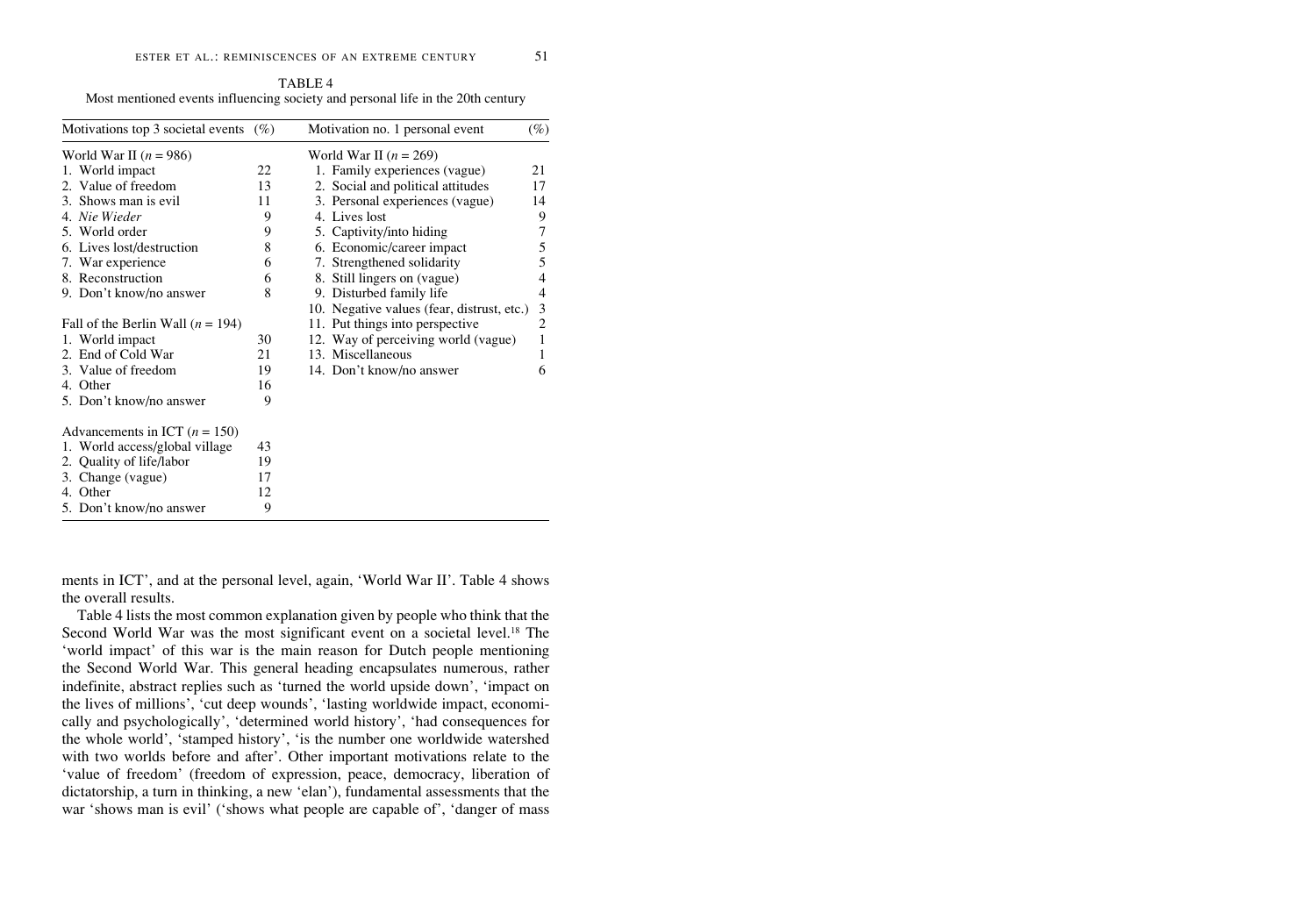psychosis', and the negative effects of collective insecurity, social threat, racism, nationalism, and the like), and values summarized with *Nie Wieder*, which is a combination of 'let's not forget' slogans, cautious calls to note signals that might lead to similar events, and a high receptiveness for the lessons of this past (no more war, but negotiation). Others signify that the Second World War changed the 'world order' (e.g. stimulated the founding of the United Nations, divided the world into East–West), they emphasize the 'lives lost and destruction' due to the Second World War, or recount their direct 'war experiences'. Among this latter argument one can find perceptive and hard accounts of life in wartime. Those who served as soldiers, witnessed the persecution of Jews, experienced the bombings of cities in the Netherlands and Germany, and survived internment and prison, all vividly describe their day-to-day experiences in detail. Others in this category simply mention that they underwent it actively, survived many hardships, and will always remember. It is no surprise that these types of answers are significantly more often given by Dutch people over the age of 55. In fact, 'war experiences' is the only category with significant and strong generational differences.<sup>19</sup> The youngest generation (34 years or younger) is significantly more represented by 'shows man is evil', *Nie Wieder*, and 'don't know/no answer'. Generational distinctions are not very marked, however, with perhaps the exception of *Nie Wieder*. <sup>20</sup> The 'world order' argument is supported significantly more by the 35 to 54-year-old generation, but, again, the association with generations and support for this choice is relatively weak.<sup>21</sup> There are no significant cohort differences in the 'world impact', 'value of freedom', and 'reconstruction' (the end of the Second World War signaling the start of rebuilding the Netherlands and Europe as a whole) categories.

There is, to conclude, some evidence that generations hold distinct interpretations of the societal importance of the Second World War. Mentioning the war as an event with a formative impact is not restricted per se to those whose youth period included real war experiences, but the interpretation of the formative impact is related to distinct formative experiences. Those who lived through an event in real life stay close to the day-to-day meaning of the event (in the case of the Second World War, survival and perseverance). There is some (but less strong) evidence that those who recall the same event from collective memory are more likely to derive its importance from their formative and abstract valuebased orientation (e.g. the war as a warning to resolve conflict not by war, but by negotiation and tolerance). This conclusion would fit in perfectly with influential analyses of postwar cultural shifts changing the value contours of western societies, such as those noted by political scientist Ronald Inglehart (1990, 1997) on the shift from materialist values (physical safety, social security, and law and order) to postmaterialist values (participation, democracy, and selffulfillment). All in all, generational differences in interpretations are strongest at the most concrete level, at the level of day-to-day experiences. The vaguer the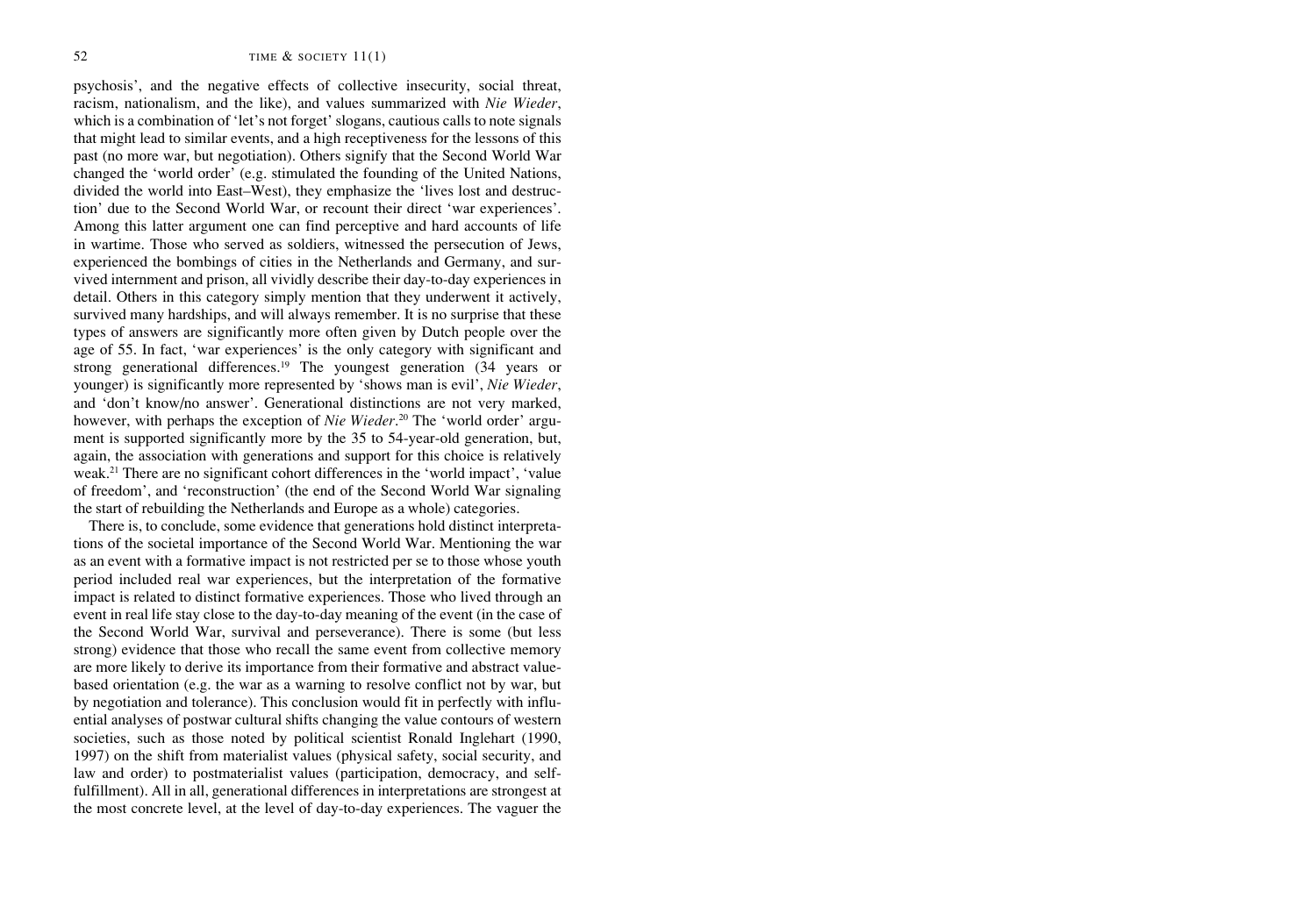interpretations or the more they refer to abstract consequences, the less vivid generational distinctions are.

We can similarly interpret the results with regard to the two other main societal 'events' – the fall of the Berlin Wall and the advancements in ICT – before proceeding with the personal interpretation of Dutch people's number one choice: the Second World War (see right column of Table 4). The fall of the Berlin Wall, like the Second World War, is an event that can be more precisely placed in time and space (9 November 1989, Berlin). Advancements in ICT is, of course, a process without a specific beginning or end in time. The most mentioned arguments for the Berlin Wall choice are first of all its vague 'world impact' value, then the more specific 'end of the Cold War', followed by the more abstract 'value of freedom'. In the first and last cases no significant strong generational distinctions can be found. Responses in the 'world impact' category refer to the 'historical importance' of the fall of the Berlin Wall, the 'breakthrough', the 'turnaround', the 'new beginning', all rather multi-interpretable abstract illustrations of the impact of this event. In the 'value of freedom' classification we find emphases from 'freedom' and 'democratic possibilities' for people in the East to 'victory over' and 'failure of' the 'communist system' and 'totalitarian rule'. The 'end of the Cold War' points to the 'end of East–West oppositions', 'detente', the 'end of separation', 'isolation', 'stability in world relationships', and, importantly, the 'end of the threat of the Third World War'. People from the middle generation, aged 35–54 years, are overrepresented among those who explain their choice for the fall of the Berlin Wall with a specific reference to the 'end of the Cold War'.<sup>22</sup> The concrete fearsome threats of the Cold War ('the bomb') have dominated most years of the formative period of many members of this generation. The fall of the Berlin Wall is not the number one choice of this generation (the Second World War is their number one choice and generations hardly differ in their choices for any societal event), but when they choose it, they closely follow the lines of generational reasoning in their interpretation of the societal importance of this event. This is not the case with interpretations of the advancements in ICT, which is not a clearly 'datable' event. The most common interpretation of this development is about the compression of worldwide time and space: the world becoming 'smaller', the 'world in my living room', 'more worldwide contacts', etc. Another more vague category, 'change', includes answers such as 'radical shift', 'shapes life in the future', and 'influences society'. There are no significant generational distinctions at the two ICT interpretations 'world access/global village' and 'change'. There are, however, generational differences with respect to the interpretation 'quality of life/labor', with keywords such as 'makes life easier', 'improves quality of life', 'increases possibilities for diffusion of information', 'positively influences labor market', helps to create 'interesting jobs', 'less heavy, physical labor', and 'higher wages'. The 55+ generation especially favors this 'quality of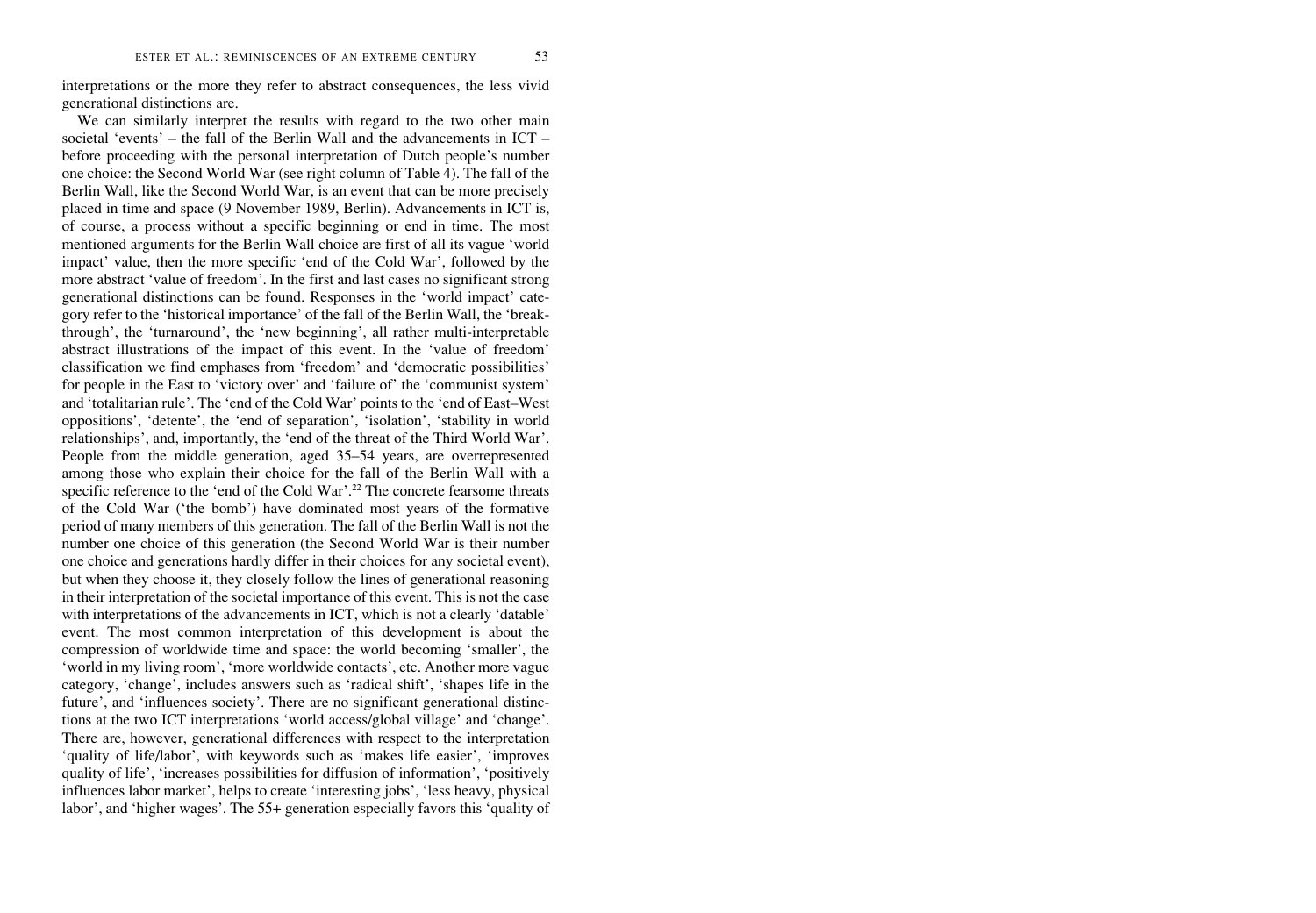life' interpretation which, in reference to Schuman and Scott's clarification of a similar finding in the USA concerning transportation and communication technologies (1989: 367), can be explained by older Dutch people's witnessing of the extraordinary changes that accompanied ICT.23 In addition one might hypothesize that the older cohorts are those with an eye for the 'cultural lag' (see Ogburn, 1950). Technology changes practices in institutions such as labor life at a fast pace, but the non-material world of interpretations, norms, and values lags behinds the practical possibilities that technology provides. The experienced lag between practice and culture might very well be greatest for those who have been socialized in a totally different world, in both practice and culture terms. For younger cohorts ICT might well be such a part of their cultural world that they are not capable of making a comparison with life in the pre-ICT world. This is what generation theory would predict, too. Older cohorts, having experienced a low ICT-profile life and labor world with fewer efficient ways of communication and more low-paid, physically strenuous jobs in their formative years, note the changes ICT brings to these worlds. The older cohorts, in other words, interpret these (again rather concrete) changes directly from their own and very distinct formative experiences. The formative years of younger generations are not colored by such discontinuous circumstances. For younger generations the life and labor impact of ICT is, in conclusion, self-evident.

Finally, in this section we quantitatively consider the motivations to mention the Second World War as the most important event for people's personal lives and those of their families (see also Table 4, right column).<sup>24</sup> Two weighty but vague interpretations show distinct generational positions: 'family experiences' and 'personal experiences'.25 The vague category of 'family experiences' points to 'second-hand' motivations. People, particularly young people, are motivated to choose the Second World War as the most important personal and family event because members of their family experienced hardships during this war. No further elucidation on the exact impact of this fact is provided. The same results are found regarding the other vague category of 'personal experiences', the choice of the older generation in particular. Older people mention that the war was horrible and that they experienced terrible and threatening things, but do not give any further detail about the exact consequences of these experiences. Other people do, for instance when pinpointing the effects of the Second World War had on their social and political attitudes. They argue that they learned the value of basics such as having food and that they still have difficulties with throwing things away or people claiming that they are hungry when what they really mean is that they have an appetite. Others say it influenced their upbringing in anti-war attitudes, in attitudes of tolerance and respect, in critical attitudes towards any political system, and taught them to value peace, democracy, and freedom and to renounce dictatorship and power in general. The self-assessed social and political impact of the Second World War is found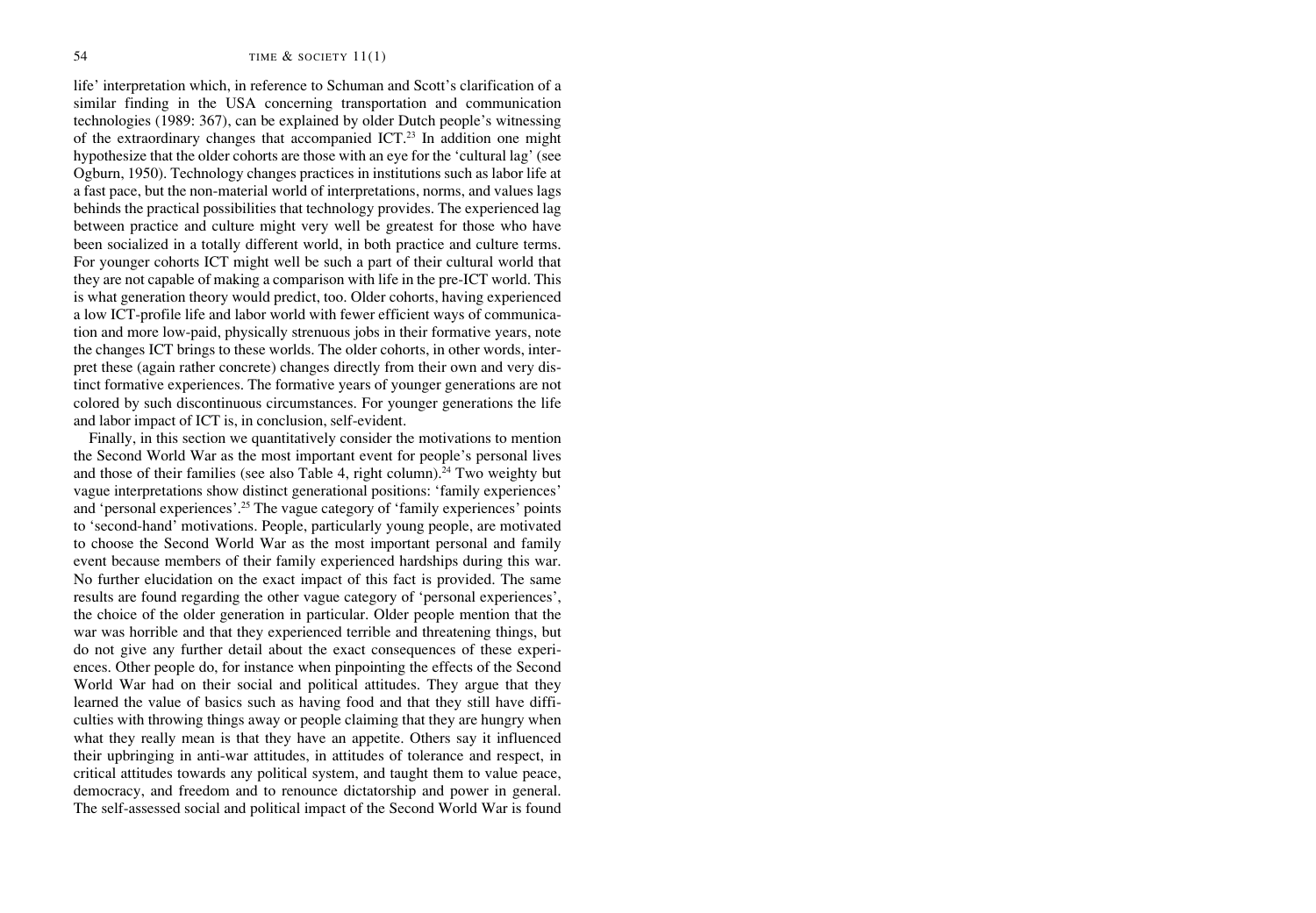more strongly in the youngest generations (25% support against 21% in the middle and 12% in the oldest generation), but to our surprise, considering the abovementioned expectations, the cohort differences are not significant at the 5% level.26 What is significantly distinctive is the interpretation of the experiences at a concrete day-to-day level, a result we observed earlier.

## **5. 'No More Heroes, Anymore'**

In this section we deal with another important topical issue of 20th-century historical and autobiographical memories: the 'grand' men and women of the 20th century. We asked our respondents to name at least one public person to whom they attribute particular influence and authority in the world in the last century. We also asked them to name at least one Dutch person with such an influence in the Netherlands, and finally to name one famous personality of the 20th century who influenced their outlook on life positively and functioned as a source of inspiration. Table 5 reports these findings: the 10 most commonly mentioned influential people.

Who are the most influential 20th-century public figures at world level? The first column in Table 5 shows Nelson Mandela is identified by the largest proportion of Dutch people (11% of all respondents), followed by Adolf Hitler, Winston Churchill, John F. Kennedy, and Martin Luther King. Mandela is the only person of this top five who, at the global level, played an important public role in the 1990s. The other four have functioned in public before and during the Second World War or in its Cold War aftermath in the 1960s. Another remarkable fact is that all world influential figures mentioned are born many years before the Second World War, with Gorbachev being the youngest (born 1931) and Gandhi the oldest (born 1869; of the first nine persons mentioned five are born in the 19th century: Hitler, Churchill, Gandhi, Roosevelt, and Einstein). Albert Einstein is the only figure of non-political stature among the nine most important people. Three of the other eight political leaders directed the course of the Second World War; two symbolize the 1960s of political renewal and civil right movements; Gandhi and Mandela reflect the struggle in the non-western world against oppression and injustice; Gorbachev, of course, is the key figure triggering the fall of communist rule in Europe and together with Mandela the one whose influence was at its pinnacle in the late 1980s and early 1990s.

One might expect that each generation has its own world-level 'heroes'. Indeed, there are some significant cohort distinctions, but none of these is of such a level that we can draw strong conclusions. Mandela is most popular among the youngest generation (17% against 9% for the middle-aged and 7% for the oldest generation), as is Churchill among the oldest (15% against 4% and 7% among the youngest and middle-aged), and Kennedy among the oldest two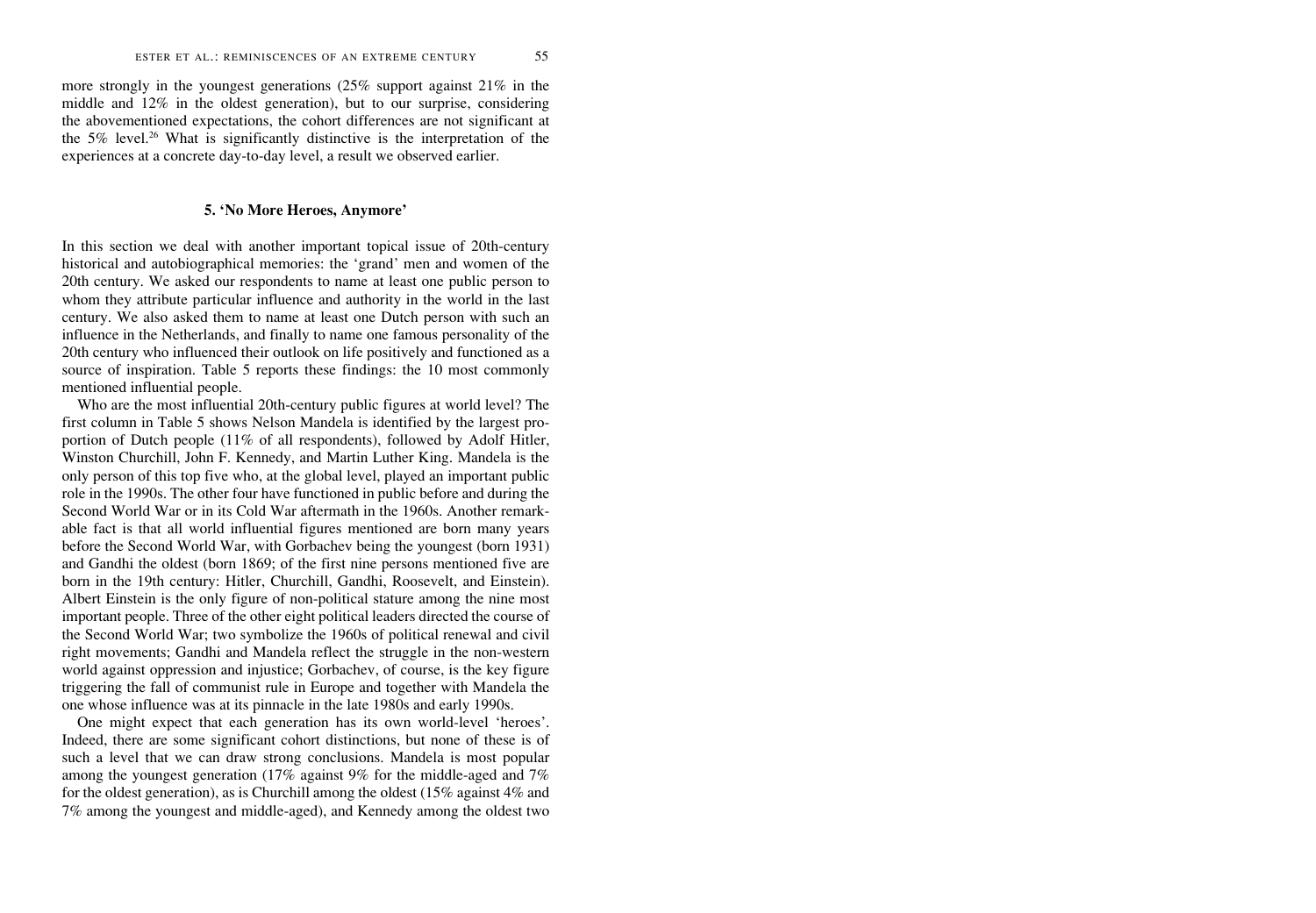| TABLE 5                                                                                  |  |
|------------------------------------------------------------------------------------------|--|
| Top 10 of influential people at world, Dutch society, and personal levels ( $N = 1391$ ) |  |

| World                    | $(\%)$ | Dutch                    | $(\%)$         | Personal 'heroes'         | $(\%)$         |
|--------------------------|--------|--------------------------|----------------|---------------------------|----------------|
| 1. Nelson Mandela        | 11     | 1. PM Willem Drees       | 27             | 1. Nelson Mandela         |                |
| 2. Adolf Hitler          | 9      | 2. Oueen Wilhelmina      | 12             | 2. (Pop)musicians         | 4              |
| 3. Winston Churchill     | 8      | 3. Oueen Juliana         | 5              | 3. M. Luther King         | 4              |
| 4. John F. Kennedy       | 8      | 4. PM Joop den Uyl       | 4              | 4. Gandhi                 | 3              |
| 5. M. Luther King        |        | 5. Oueen Beatrix         | 3              | 5. Religious leaders      | 2              |
| 6. Gandhi                |        | 6. PM Ruud Lubbers       | $\overline{c}$ | 6. Dutch politicians      | $\overline{c}$ |
| 7. Franklin D. Roosevelt | 4      | 7. PM Wim Kok            | 2              | 7. Artists/TV-celebrities | 2              |
| 8. Albert Einstein       | 3      | 8. MP Troelstra          | 2              | 8. Novelists              | 2              |
| 9. Mikhail Gorbachev     | 2      | 9. Anthony Fokker        |                | 9. Foreign politicians    | 2              |
| 10. Various Dutch VIPs   |        | 10. Anton Philips        |                | 10. John F. Kennedy       | 2              |
| 11. Others               | 19     | 11. Others               | 15             | 11. Others                | 11             |
| 12. None                 |        | 12. None                 |                | 12. None                  | 30             |
| 13. Don't know/no answer | 21     | 13. Don't know/no answer | 22             | 13. Don't know/no answer  | 27             |
| 14. Not applicable       |        | 14. Not applicable       | 5              | 14. Not applicable        | 6              |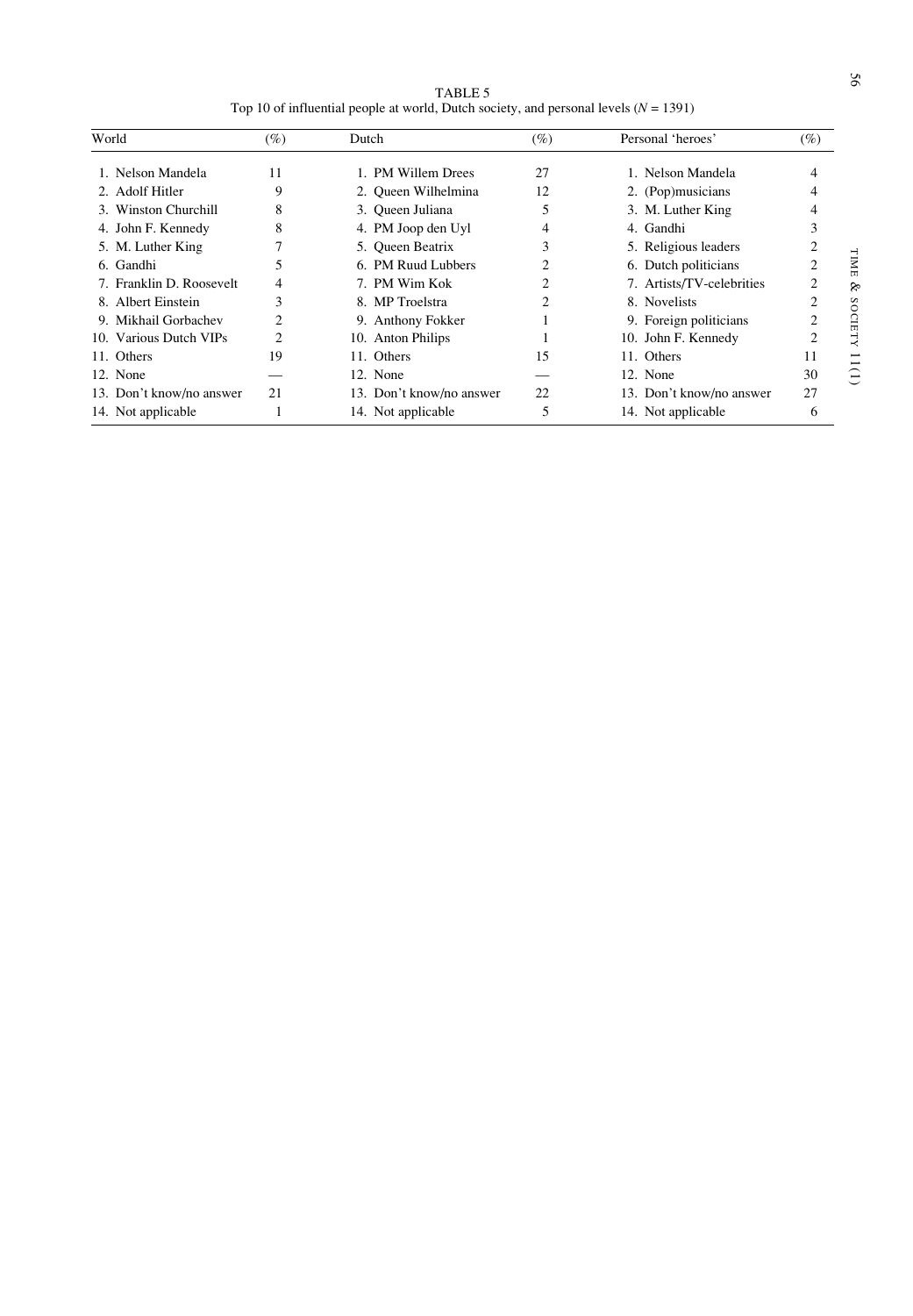cohorts (each 10% with only 3% among the youngest). However, these divergent popularities result only in a weak relationship between cohort membership and world leader identification (all Cramer's *V* well below .20). In conclusion, many people are able to identify a significant public figure (75–85%), but they are not more likely to choose a world leader who was prominent during their formative years.

With regard to Dutch historical leaders we also had some difficulties finding interesting generational cleavages. The second column of Table 5 shows that popular Dutch persons are either prime ministers or members of the Dutch royal family. The fame of Prime Minister Drees, a social democrat leading several administrations between the years 1948 and 1958 and by far the most aweinspiring welfare state icon of the Dutch postwar reconstruction years, is related to the introduction of many postwar welfare arrangements (his nickname was 'Father Drees'). In particular the introduction during his premiership of the AOW, a state pension at 65 years, contributed to his popularity, even leading to still-used proverbs such as 'drawing from Drees', used by people aged 65 years or older who are seemingly uncomfortable with receiving a state pension. Another remarkably popular choice is for Queen Wilhelmina who ruled the country from 1890 until 1948, and after fleeing the country at the outbreak of the Second World War became a symbol of Dutch resistance living in exile in London. Her daughter, Queen Juliana (queen of the Netherlands from 1948 to 1980), comes in third with a 5% vote. The other Dutch public figures have relatively limited reputation (below 5%). Numbers 9 and 10 are both industrial figures who founded a large-scale industrial company with a high score on the national pride dimension: respectively Anthony Fokker of the aircraft construction company Fokker (started in 1919 and bankrupt in the 1990s; he became popular as a pre-First World War stunt flyer, a supplier of fighter planes for the German army in that war, and inventor of the synchronized gun placed on planes in that war, thus considerably enhancing the fighting power of the German airforce); and Anton Philips, producer of the light bulb, leading to the full-range electronics multinational Philips.

The oldest cohort has, as might have been expected, a strong preference for Prime Minister Drees (with 39% of its members mentioning him, against 13% of the youngest and 33% of the middle-aged cohorts).<sup>27</sup> The youngest cohort is most likely to be found in the 'don't know/no answer' category (with 19% choosing this 'answer' against 15% of the middle-aged and the oldest cohorts).28 No other relevant generational distinctions could be found.

We may conclude that Dutch people do not have much difficulty in mentioning a Dutch public person with substantial influence (more than 70% have an appropriate answer); only among the youngest generation is the proportion of 'don't know' answers larger than the number-one choice of the Dutch public at large, Prime Minister Drees, the 'founding father' of the Dutch welfare state.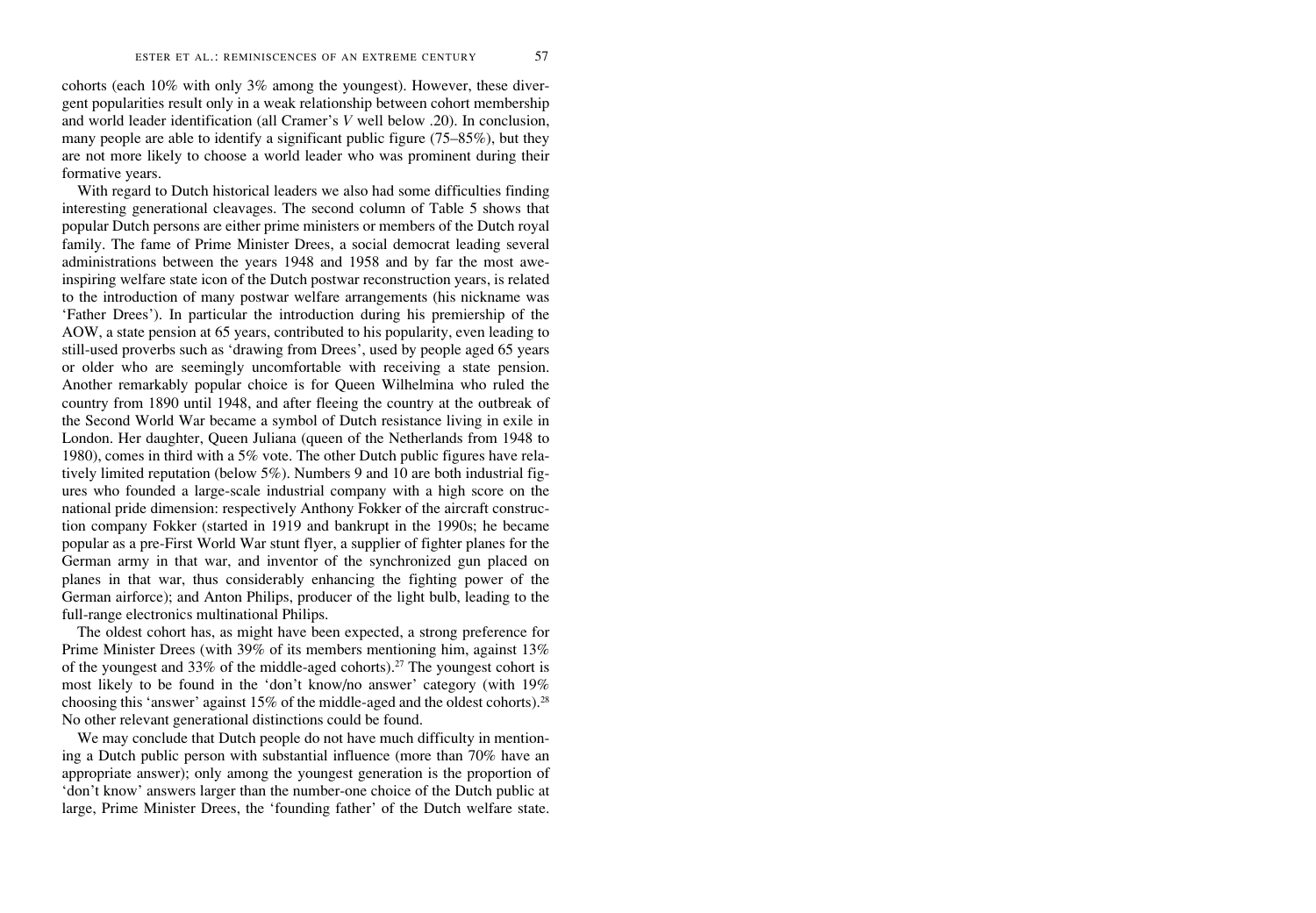Drees is especially popular among those whose formative years are situated before the build-up of the welfare state, who have experienced periods in which state intervention in terms of welfare was far from obvious. Younger generations are clearly less able to identify with any public Dutch figure, let alone someone who dominated their formative years. The identification of Dutch celebrities seems to reflect a cohort effect, so the central conclusion runs, implying that those leaders who symbolize major events (in this case the construction of the welfare state) that affect formative years (in this case that of the oldest cohorts) are also recognized and remembered in such a way.

Table 5 also depicts famous personalities whom Dutch people perceive as influential on their personal outlook on life and who function as a source of inspiration in this sense. In short, the results show that about a third of the Dutch people cannot come up with a substantive answer (have no answer or an answer that is not applicable, e.g. mention of a family member). Another 30% claim to have no personal hero at all. This leaves us with 40% of the Dutch who do identify a personal hero. By contrast, when judging world or national figures, around 75–80% of Dutch people are able to come up with a name and none of the Dutch says explicitly that there is no world or national influential person. The 40% with a personal hero report a wide range of different celebrities. This range is so large that no single person can boast to have support of more than  $4\%$  of all Dutch people. Mandela, (pop) musicians in general, and Martin Luther King reach the 4% boundary; no other person or category of persons rates more than 4% cross-individual importance. This result is relevant in itself: today people are hardly able to identify inspirational celebrities, and if they are, the persons they choose have little meaning for other people. In contemporary society there is apparently hardly one single 'hero' who functions as such for a substantial proportion of people. Generational cleavages in these choices are, moreover, hard to find and even frequently absent. The choice for Mandela, Martin Luther King, Gandhi, foreign politicians, and for 'no hero' is not favorite among any specific cohort. The choice for (pop) musicians, such as Madonna, U2, Kurt Cobain, and the popular Dutch crooner Marco Borsato, is something found relatively often among young people (aged 34 or younger), and the relationship between this choice and cohort membership is significant, but not very strong.<sup>29</sup> The same holds for the few young people mentioning Dutch politicians. Older cohorts are significantly more likely to choose these politicians, but again the relationship with cohort membership is relatively weak here too.<sup>30</sup>

Framed in this way, one can conclude that the three generations do not identify with one single person who influenced their personal lives. Mannheim (1928/1929) suggested that within a certain generation, held together by its shared consciousness of a common history and destiny, distinct 'generation units' function. These units consist of groups of high-profile individuals and their devotee circles, which mark and interpret the shared experiences of their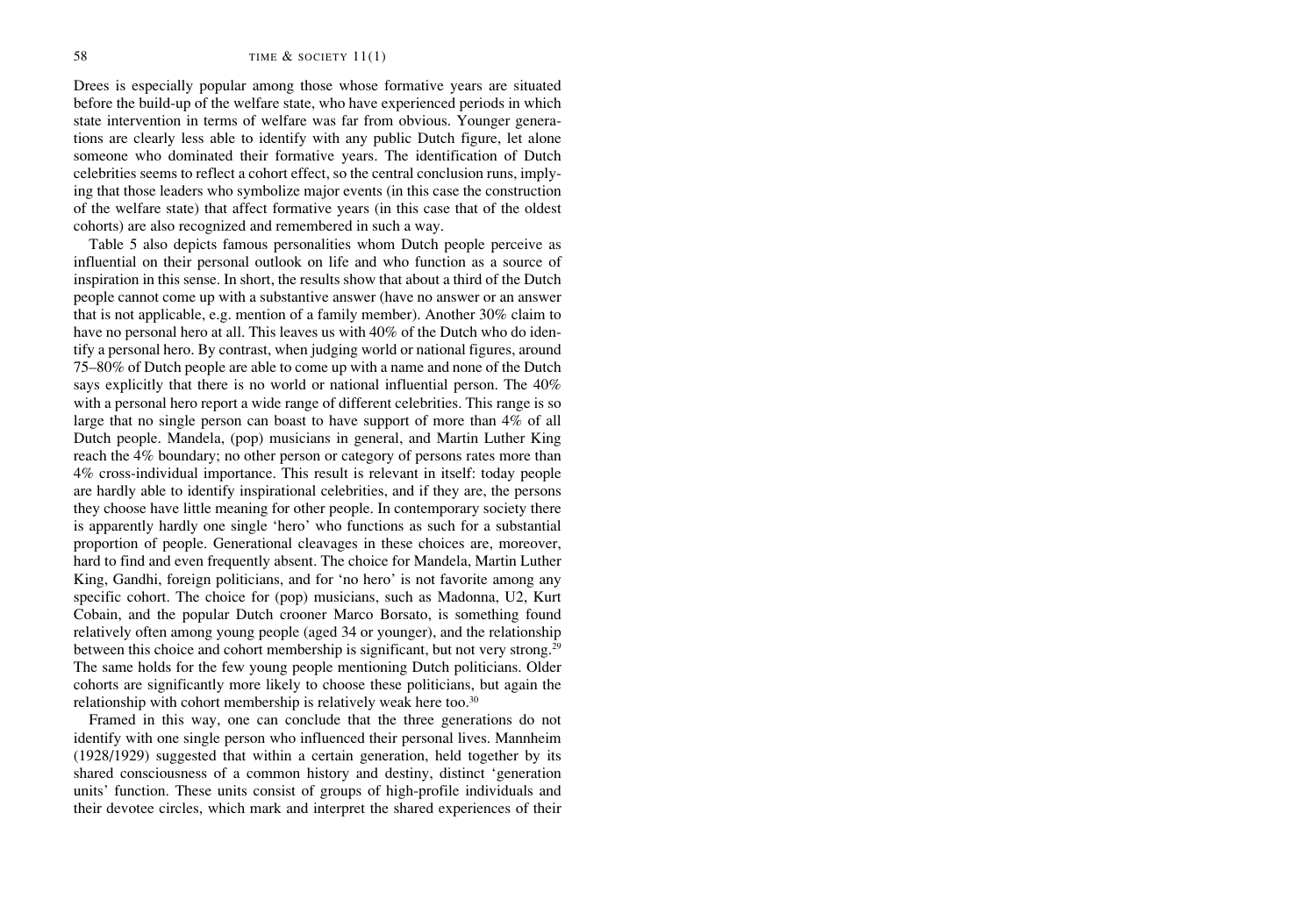generation (see again Diepstraten et al., 1998, 1999a). The quest for one single identification figure towering above all others within one generation is empirically not very successful. The small minorities that share one single category of personal heroes do not react according to theoretical expectations. We would have expected the oldest generation to emphasize heroes echoing the sound of pre-1950 Dutch society which features risk and hard lives, the middle-aged generation to mirror their preoccupation with the public struggle for selfdetermination and equal rights in their favorite choice of activist Nelson Mandela, and the members of the youngest generation to model themselves on icons that function neatly within the boundaries of popular culture. None of these expectations could be firmly corroborated in our survey, though there is some evidence for young people's choice of vanguards of popular culture.

### **6. Conclusions: Generational Past Time Heuristics**

According to classic Mannheimian generational theory, people who share the experience of major historical events in the formative years of their adolescence and pre-adulthood are likely to form a distinct generation, a generation that can be isolated from others on the basis of their outlooks, attitudes, values, and lifestyles. The pivotal element in generation theory is consciousness. Only the consciousness of a shared history, the vivid awareness of having experienced shared historical events in one's formative years that others have not experienced during their youth period, triggers the prime sense of belonging to a generation, materialized in the distinctive cultural contours of such a generation, and underpins the conception of its shared destiny. The assessment of what we called time heuristic is, therefore, a theoretical necessity when identifying generational distinctions and its main correlates. This perspective frames the CentERdata Millennium Survey, our 1999 study among a representative sample of the Dutch population  $(N = 1391)$ .

In our survey we first addressed the issue of time consciousness. There is no marked evidence that current time perceptions have evolved towards a postmodern state. Dutch people have not lost the basic sense of the past and are by no means 'stuck in the present'. Their time horizons are articulated and clearcut, and 'the past' is still a well-understood concept. Only small minorities claim not to look back. Most Dutch people look back on their own and society's past with a scope that coincides with their own lifetime. Still, regarding society's past almost half of them look back further, and this is especially true for the youngest generation. There is no reason to give way to popular observations that today's youth is particularly insensible of history and only interested in the 'here-and-now', at least not in the Netherlands. In referring to the past both older and younger Dutch people neither seem to cling to beliefs of progress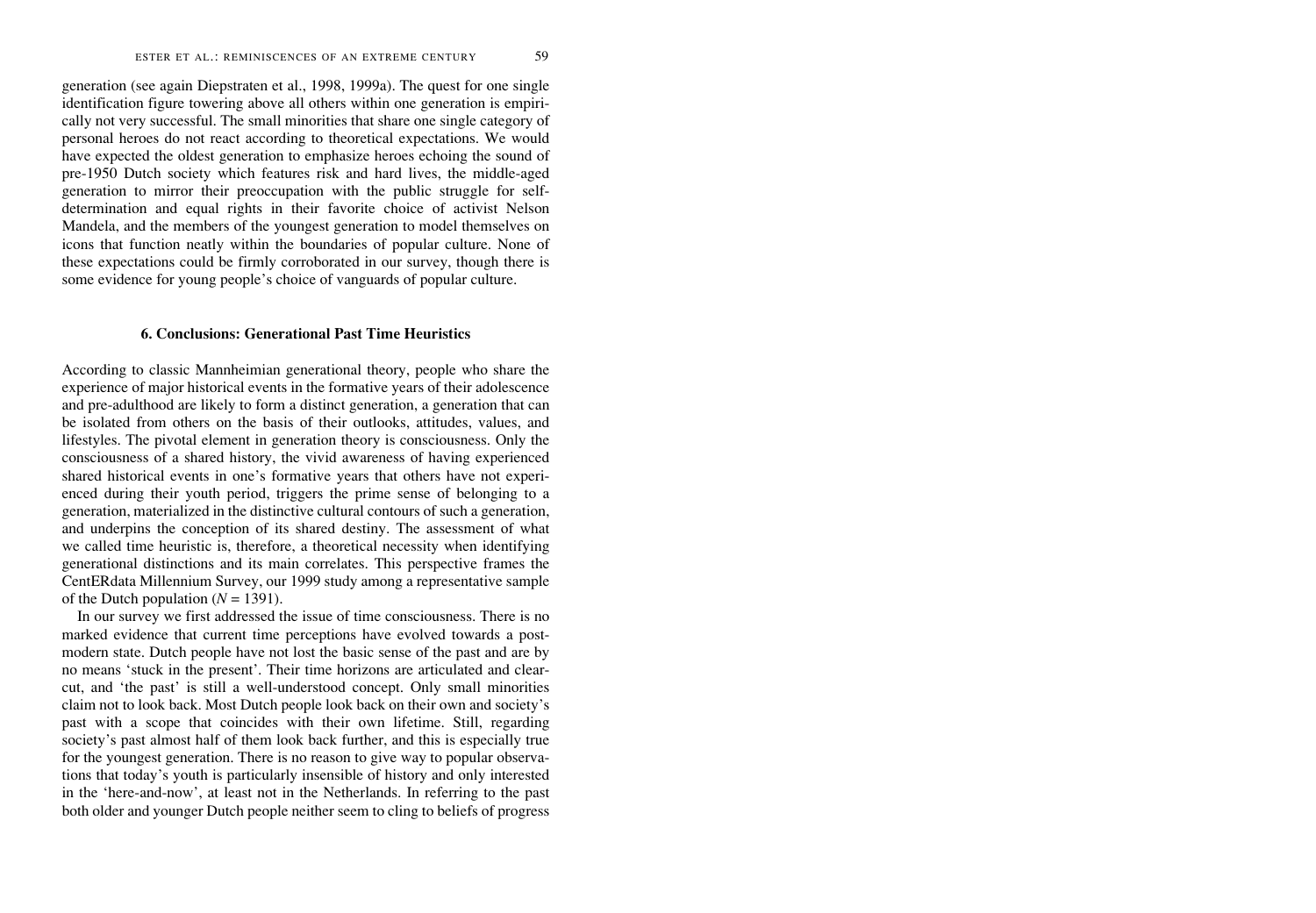(a worse past), nor do they predominantly indulge in nostalgia (a better past). Collective and personal history seem to have a meaningful integrative function for Dutch people in which history proves to be a weighty and valuable source for one's identity attainment.

In the second and third parts of this article we addressed the historical events, changes, and people of the 20th century who have functioned as milestones for the course of history in the world and the Netherlands and in Dutch people's personal lives. We assessed what key events and changes and which figures subsequent Dutch generations recall and why they attribute an important role to these events, changes, and figures. A massive number of Dutch people, old, middle-aged, or young, selected the Second World War as the single most important historical event of the 20th century, in terms of both societal impact and personal influence. Lagging far behind come two other events or changes regarded as highly influential on society's history: the fall of the Berlin Wall and advancements in information and communication technology (ICT). Except for the Second World War, Dutch people hardly care to mention any other event that has affected their personal lives. Together, Dutch people find it much easier to assess events with authoritative societal outcomes than to identify occurrences with a strong influence on their personal lives. None of the events or changes mentioned at either level – societal or personal – is typically raised by one or the other generation. These results corroborate the idea that the impact of the Second World War can be interpreted not as a cohort, but as a period effect. It has changed the outlooks, attitudes, values, and lifestyles of all generation members, of those who have experienced it first-hand, of those who learned from it from family history, and of those who recall it from collective memory, from school, from books, or from other media. The recollections of events do not differ among Dutch generations, but the interpretation and attribution of significance of these events do. Looking at the Second World War we find that older generations, who have a personal memory of this war, sketch painful and impressive, but still straightforward, concrete, day-to-day experiences to make out a case for the historical importance of the Second World War. They frame the Second World War in terms of survival, perseverance, and the absence of liberty. There is no evidence that those who recall the Second World War from collective memory, younger generations who lack the personal experience, perceive its importance from their formative experiences; however, they interpret the war with abstract values that governed their own formative years (pointing at the value of negotiation, of tolerance, of equal rights). The middle-aged generation stands out with its own typical interpretation of the fall of the Berlin Wall. For them it signaled the end of the Cold War and the concrete threats connected to this war. The interpretation of ICT advancements is generationally specific only in terms of ICT's contribution to improving the quality of life and labor, a concrete daily life interpretation of specifically the older cohorts.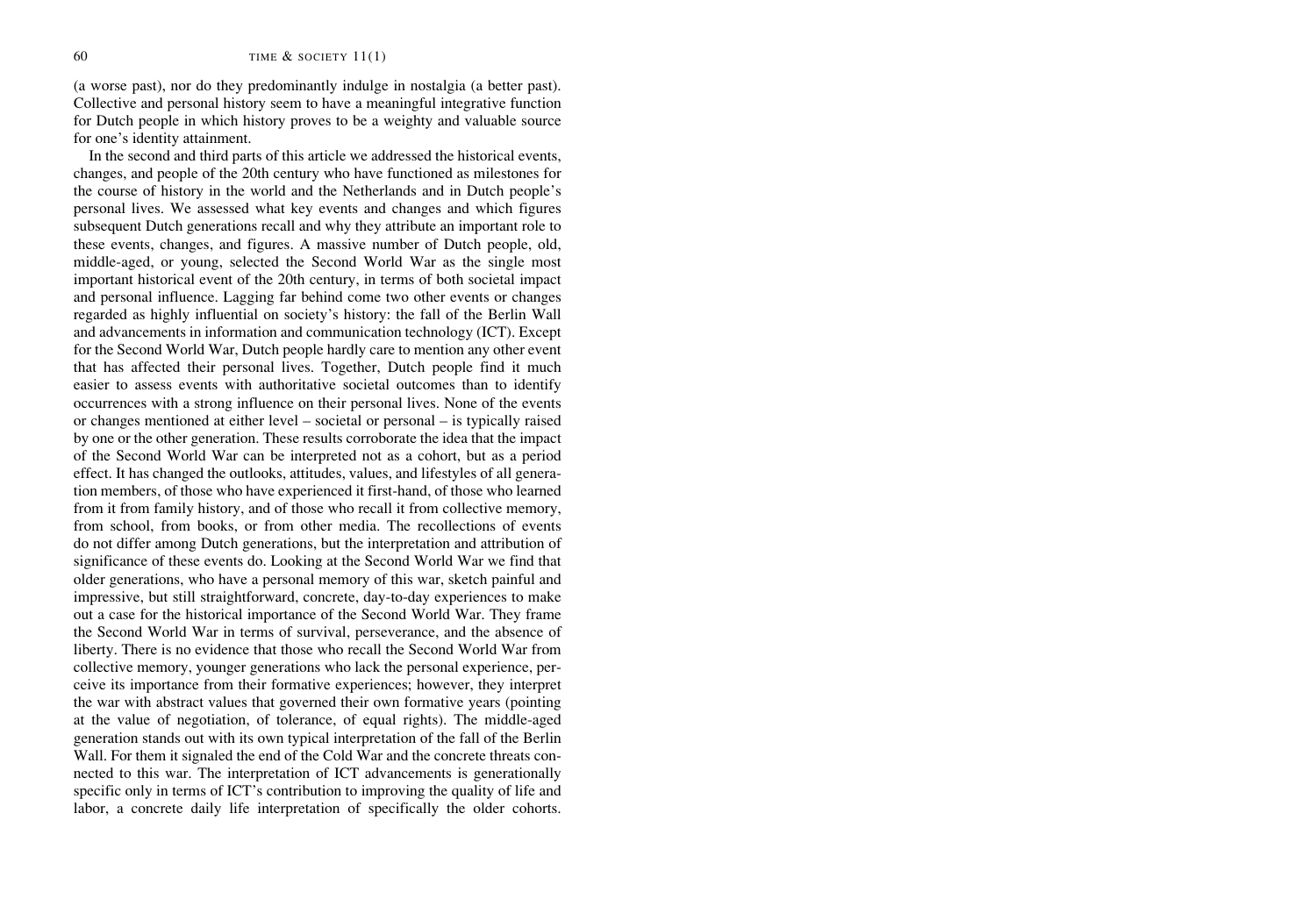Interpretations of concrete day-to-day history, sudden events and gradual changes that strongly affect daily life, are clearly more fundamentally generational than the interpretations of more abstract history, events and changes with less concrete and more distant effects, for instance in the political realm. As such, interpretation of historical events and changes is more generationally delineated than the recollection of events and changes itself.

We hardly come across generational differences when we shift the scope to influential historical persons. Large majorities of Dutch people are able to mention a person with an impact on the history of the world and the history of the Netherlands. Only a minority succeeds in mentioning a celebrity that influenced their personal life. The identification of hero-status persons, especially those who function at the world level and at the personal level, does not vividly follow the path of formative experiences. It is not true that Churchill, Kennedy, and Mandela are the world leaders with iconic power for respectively the oldest, middle-aged, and youngest generations. The evidence that young people, when they are asked to single out someone who influences their personal lives, are less supportive of politicians and more inclined towards today's icons of popular culture is relatively weak. Generational cleavages concerning personally influential idols are weak in general. There is one exception found when we consider influential people at the national level: the Dutch postwar reconstruction and early welfare state era Prime Minister Drees is the clear favorite of the older generations in particular, a choice clearly related to the formative experiences of this generation.

At first glance, one could conclude that cohort or generation effects hardly play any significant role in time heuristics, thus contradicting our main hypothesis. Generations, old or young, born under divergent historical firmaments, recall the same events with prime formative importance for society as a whole. Moreover, people, again of any generation, have great difficulty identifying events or changes with powerful influence on their personal biographies. Looking in more detail, however, reveals that in particular the *interpretation* of events is distinct across generations. Generations do recall the same pivotal events and changes, but they interpret the importance of *some* historical occurrences or societal and cultural changes in correspondence with their own and distinct formative experiences. Most probably interactions (things said and not said) between different (genealogical and sociological) generations underlie this phenomenon (see Rosenthal, 2000, for an excellent example). Severe life course events experienced by one generation have strong cross-generational impacts especially on the consciousness and identity of these generations in a wider than family context. The key events, such as the Second World War, are themes for every generation and help define what every generation is and and how it relates to society.

The time heuristics of generations relate to specific historical events only. We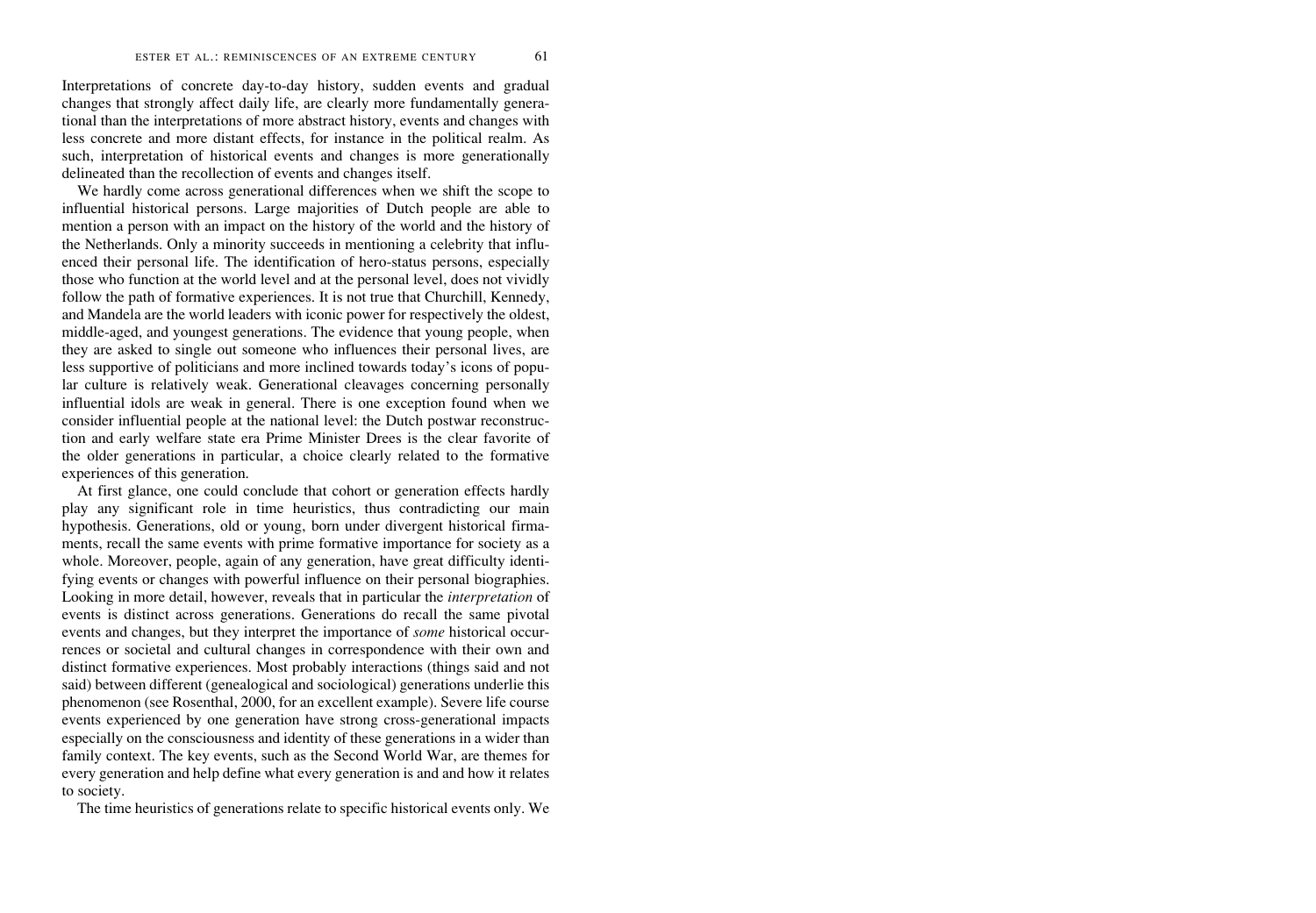found that generationally distinct interpretations are strongest for historical events with strong day-to-day impacts and that in these interpretations fundamental security, economic, social or physical, is a basic theme. The older generation refers more to pre-war and wartime hardships and insecurities when looking at the Dutch history of the 20th century, and the middle-aged generation frames this history more in terms of the vivid threats of the Cold War. Advancements in ICT are valued for their daily impact on labor life, especially by the older generation. The only generationally specific choice from the collection of historical celebrities that was found for this article, the one for Prime Minister Drees – perhaps the most sober and down-to-earth person of all Dutch icons of the 20th century – illustrates Dutch people's predilection for people who work for the benefit of the welfare state and thus for basic economic and social security.

In conclusion then we can see that, first, time heuristics are most explicit at reflections on the impact of events in society's past and on icons symbolizing that past. Second, these heuristics are most clearly related to events that have a vivid and tangible effect on the daily lives of generations. Third, the use of time heuristics on the past century in the Netherlands is still very strongly framed in terms of security. One of the challenges for the future is to verify these three findings for generations in a cross-cultural setting including different sets of societies, each with its own particular history as well as common historical biographies. Another is to assess the role of intergenerational interaction that concerns time heuristics and its impact on the formation of generation consciousness. Learning about this role is essential for further understanding of how time heuristics affect generation consciousness. In interaction both time heuristics and consciousness are constructed.

### **Notes**

This article is based on our paper 'Collective memories, personal biographies, and the new millennium. Historical and personal correlates of Dutch people's ideals and anxieties for the 21st century' which was presented at the 23rd Annual Scientific Meeting of the International Society for Political Psychology (ISPP) 'Hopes and Fears in the Transition to the New Millennium', Seattle, WA, 1–4 July 2000. We thank the participants of this meeting for their input, and we thank Carmen Leccardi, editor of *Time & Society*, and the reviewers of this journal for their valuable comments on an earlier version of this article. We would especially like to thank Karen Long of the Center for Political Studies (CPS), Institute for Social Research (ISR) at the University of Michigan, Ann Arbor, MI, USA, for her very helpful and detailed (language) corrections of the final text. This study is part of the Globus Program 'Civil Society, Globalization, and Sustainable Development' directed by the first two authors and Paul Dekker at Globus (see author biographies).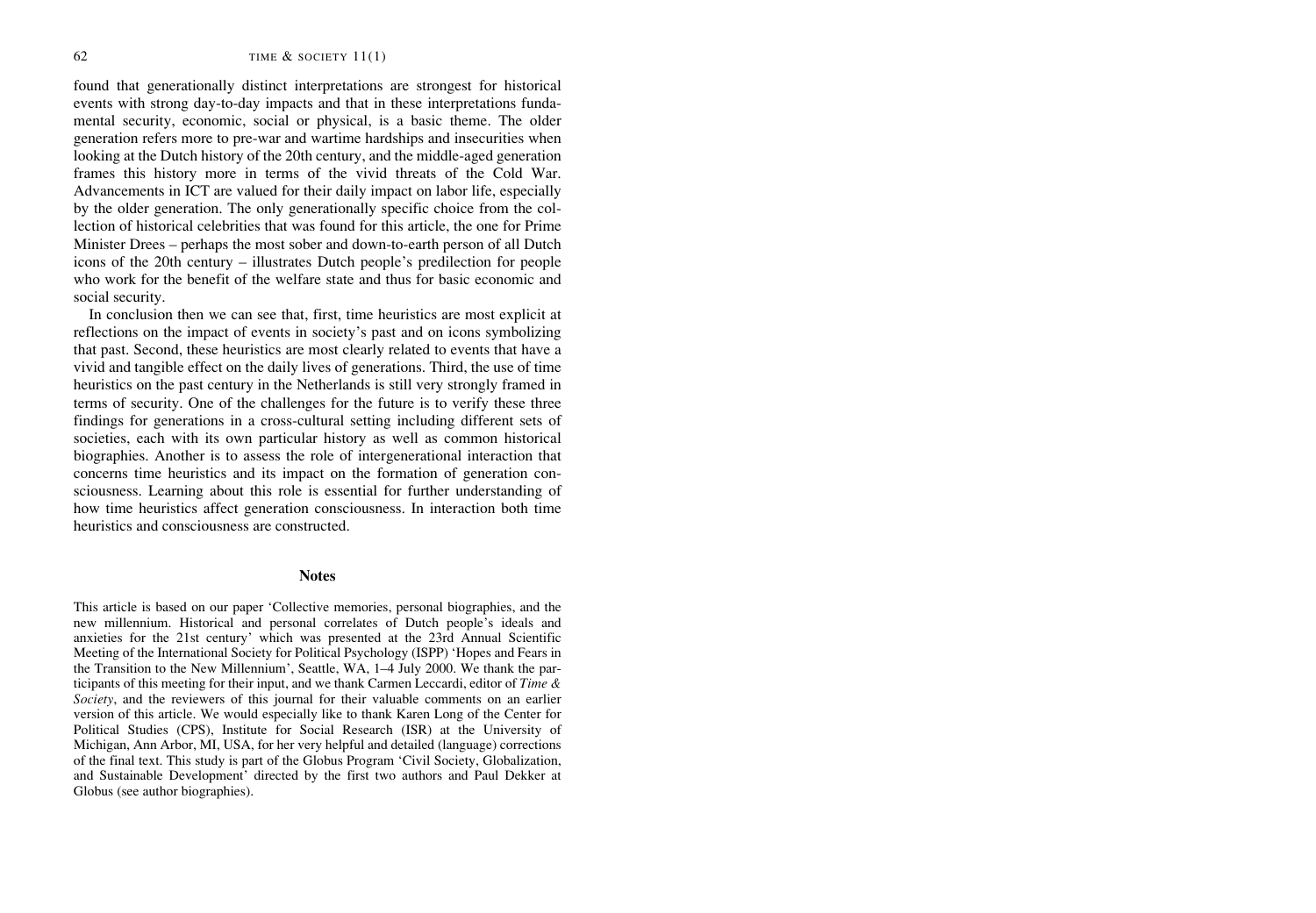- 1. The study of heuristics in human judgement is a well-established tradition within the discipline of psychology. The theoretical and empirical studies by Tversky and Kahneman were particularly important in establishing this tradition. They see the function of heuristics as reducing 'the complex tasks of assessing probabilities and predicting values to simpler judgmental operations' (Tversky and Kahneman, 1974: 1124). One of the key heuristics is the so-called 'availability heuristic' which signifies that under conditions of uncertainty people tend to judge social phenomena based on experience-rooted available information. Here is a link to generation theory. Generations with different formative experiences may display different heuristics to the same historical events. There are also strong ties with the concepts of 'historical consciousness' and 'collective memory' and its major elements (see Olick and Robbins, 1998 for an excellent overview). We put the emphasis on the rules of thumb, the cognitive shortcuts or the framing principles that people use to evaluate personal and collective history (past, present, and future). This motivates the introduction of the concept of time heuristics. In this article we concentrate on the past century. We are aware that 'time heuristics' of the past are strongly connected to other, present, and future-oriented heuristics.
- 2. More specifically Mannheim makes a distinction between generation location (*Generationslagerung*), generation as an actuality (*Generationszusammenhang*), and generation unit (*Generationseinheit*).
- 3. This study was commissioned by Dutch Associated Press (GPD), and we thank them for their financial support. We also thank Dick van de Peyl of GPD for his support and crucial input. We greatly acknowledge the Telepanel organization for their professional attitude and advanced data collection methods.
- 4. See Blankert et al. (1998) for detailed information about the Telepanel organization. The respondents are not a specific group of computer afficionados: they range from the lower to the higher educated, they receive a computer from CentER and are instructed in the use of this computer and the interviewing program if necessary. The households in the Telepanel are a representative sample of households in the Netherlands.
- 5. See Diepstraten et al. (1999) for full details on the sampling method, data collection, and the complete questionnaire.
- 6. The actual number of issues addressed in the CentERdata Millennium Survey is much greater. But the selection presented here directly corresponds to the main research question of this article. See Diepstraten et al. (1999b) for a complete overview.
- 7. Space was limited, though, to one computer screen per issue.
- 8. We would like to thank Ludo van Dun, research associate at Globus, Institute for Globalization and Sustainable Development at Tilburg University, for his detailed and time-consuming analysis of these qualitative data.
- 9. At *p* < .001 and Cramer's *V* = .25.
- 10. At *p* < .001 and Cramer's *V* = .20.
- 11. Schuman and Scott (1989: 363) asked the same question, but limited respondents' perspective to the last 50 years. The US data are from 1985, thus the perspective is on events from the 1935–85 period. Schuman and Scott (1989: 362) report that they cover events from the 1930–85 period. We tapped our data in spring 1999 and deliberately took 70 years in order to have a comparable period of roughly 1930–99. Despite these explicit time boundaries some people mention events from the 20th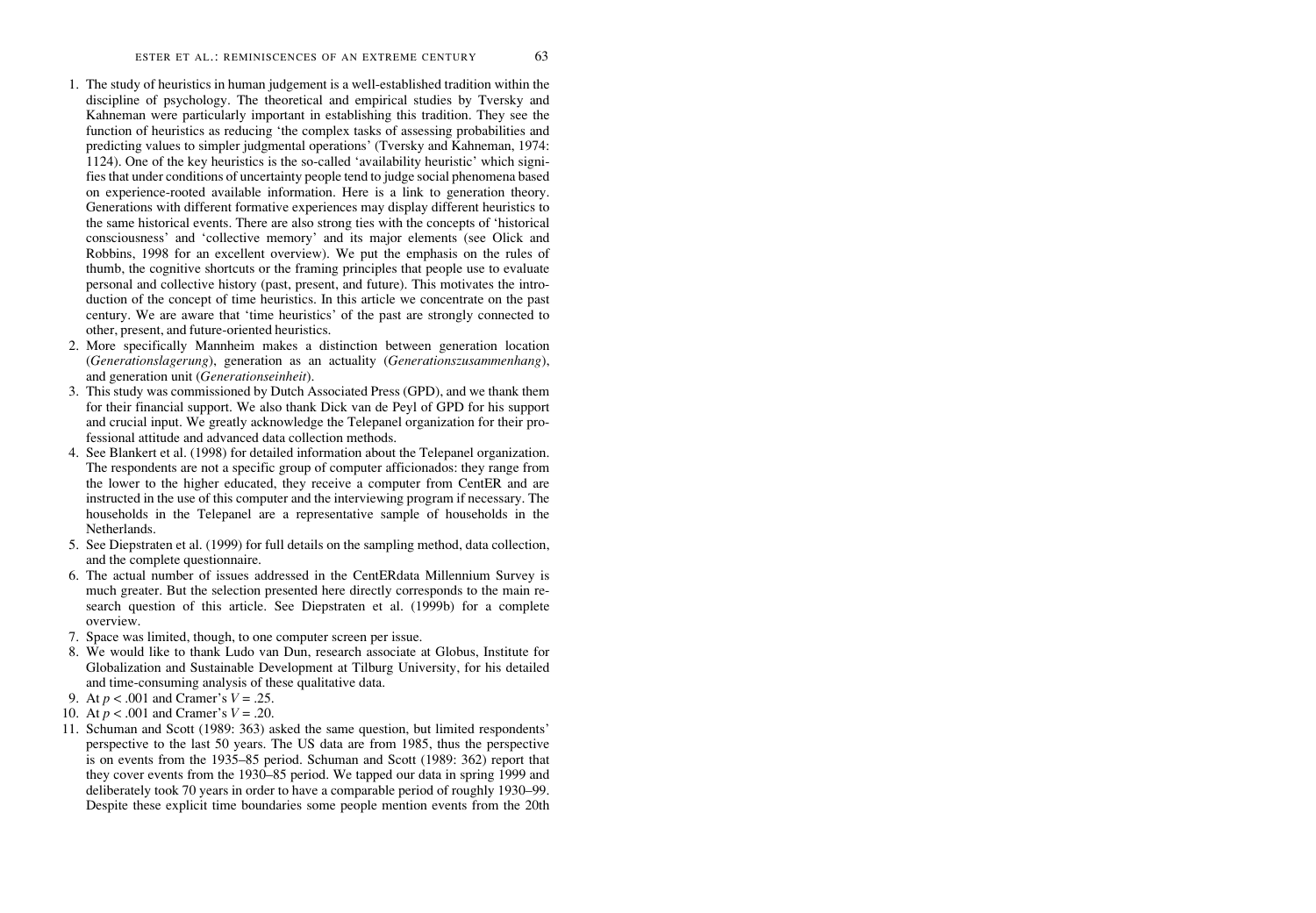century that occurred before 1930 (e.g. the First World War). We only coded events from before the 20th century (and non-historical, purely personal events, such as marriage, birth or death of family members, etc.) as non-applicable. A total of 1% of all respondents entered an event that was coded as non-applicable (regarding events influencing both society and personal life).

- 12. Schuman and Scott (1989) do not report on this question, although it was part of their survey data, according to the documentation of the data from the Inter-University Consortium for Political and Social Research (ICPSR) at the Institute for Social Research (ISR), University of Michigan, Ann Arbor, USA.
- 13. For example, 'Post-war reconstruction', mostly referring to the late 1940- and 1950 years of rebuilding the Dutch nation on the ruins of the war, 'Construction of the welfare state', which started from the mid-1950s onwards with the implementation of several social security acts (e.g. state pensions) in the Netherlands, and 'Post-war economic affluence', are all regarded as different categories; on a less detailed level of coding one might sum these responses in one overarching category.
- 14. Similar to Schuman and Scott the categorized events, whether the first and second mention, have the following codes:  $1 =$  mentioned,  $0 =$  not mentioned. The positive codes are summed. The 77% of people mentioning the Second World War are therefore people entering this event either as a first or as a second mention. Subsequently 33% did not mention the Second World War. The percentages are not mutually exclusive, after all, those who gave two different responses appear in two different categories, and thus the percentages do not add up to 100%.
- 15.  $n = 87$  missing,  $n = 68$  don't know/no answer,  $n = 12$  none, and  $n = 9$  not applicable.
- 16. Schuman and Scott (1989) use a different method of analysis than is used in this article. They use logistic analysis on the dichotomized event categories with age (in six categories), sex, education, and race as predictors. Here we use table analysis of the same dichotomized items and age in three categories. Except for the differences due to effects of controlling for other variables, there is basically no difference between both approaches (on some occasions Schuman and Scott do also exclude the non-age variables). Note that we also found significant age–event associations  $(p < .05)$ , but none of these associations could be valued as strong enough for acceptance (Cramer's *V* or eta <.20). Schuman and Scott (1989) do not report data on the strength of the age–event associations that they regard significant.
- 17. Another typically Dutch one is 'depillarization and secularization': Dutch society was until the early 1960s strongly divided into highly organized confessional and ideological 'pillars' that cut accross social strata; the decay of these pillars – depillarization – began in the early 1960s.
- 18. For 'World War II' as the most important event at the societal level only the mentions of  $n = 50$  or more are reported in Table 4.
- 19.  $p < .001$  and Cramer's  $V = .29$  (including 'don't know/no answer', excluding 'not applicable').
- 20. Respectively *p* < .01, < .001, and < .05, and Cramer's *V* = .10, .18, and .09 (including 'don't know/no answer', excluding 'not applicable'), showing that *Nie wieder* is the most significant *and* strong difference between generations of these three.
- 21.  $p < .01$  and Cramer's  $V = .11$  (including 'don't know/no answer', excluding 'not applicable').
- 22.  $p < .001$  and Cramer's  $V = .29$  (including 'don't know/no answer', excluding 'not applicable').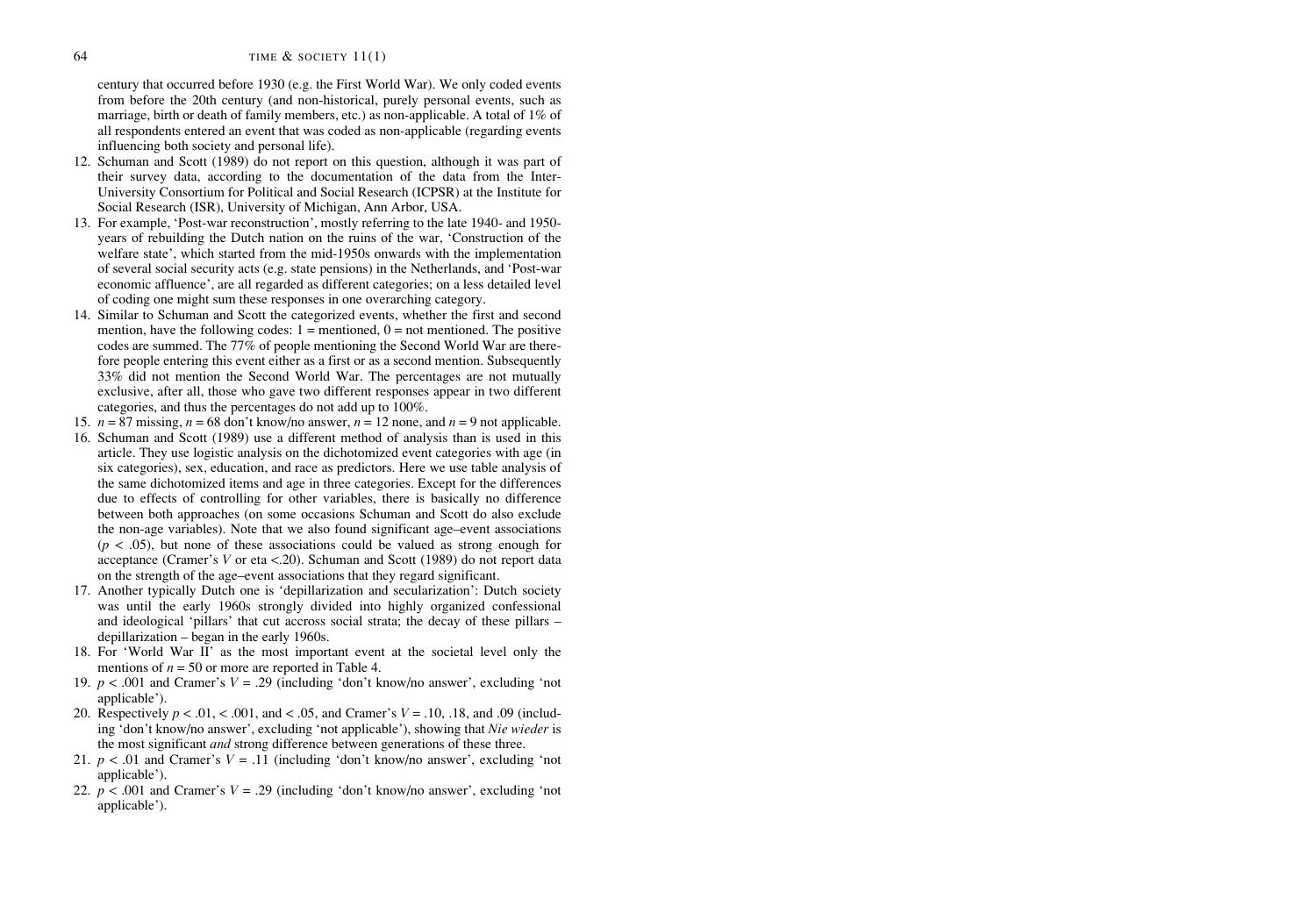- 23.  $p < .05$  and Cramer's  $V = .20$  (including 'don't know/no answer', excluding 'not applicable').
- 24. Interpretations of other events are not discussed here due to the low number of cases.
- 25.  $p < .001$  in all both cases with Cramer's *V* respectively of .42 and .29 (including 'don't know/no answer', excluding 'not applicable').
- 26. With  $p = 0.07452$  they are the 10% level. The Cramer's  $V = 0.14$  which is too low to be considered worthwhile.
- 27.  $p < .001$  and Cramer's  $V = .24$  (including 'don't know/no answer', excluding 'not applicable').
- 28.  $p < .001$  and Cramer's  $V = .20$  (including 'don't know/no answer', excluding 'not applicable').
- 29.  $p < .001$  and Cramer's  $V = .16$  (including 'don't know/no answer', excluding 'not applicable').
- 30.  $p < .01$  and Cramer's  $V = .16$  (including 'don't know/no answer', excluding 'not applicable').

#### **References**

- Adam, B. (1995) *Timewatch. The Social Analysis of Time*. Cambridge: Polity Press.
- Becker, H.A. (ed.) (1990) *Dynamics of Life Histories and Generations Research*. Utrecht: ISOR.
- Beliën, H. and van Setten, G.J. (eds) (1996) *Geschiedschrijving in de twintigste eeuw. Discussie zonder eind*. Amsterdam: Agon.
- Blankert, W., Conijn, M.A., Felix, A.F.M., Sikkel, D. and Vis, C.M. (1998) *Data Quality at a Telepanel. A Research Program*. Tilburg: Tilburg University, CentERdata.
- Bloom, A. (1988) *The Closing of the American Mind*. New York: Simon & Schuster.
- Breedveld, K. (1999) *Regelmatig onregelmatig. Spreiding van arbeidstijden en de gevolgen voor vrije tijd en recreatie*. Amsterdam: Thela Thesis.
- De Graaf, N.D. (1988) *Postmaterialism and the Stratification Process. An International Comparison*. Utrecht: ISOR.
- Diepstraten, I., Ester, P. and Vinken, H. (1998) *Mijn generatie. Zelfbeelden, jeugdervaringen en lotgevallen van generaties in de twintigste eeuw*. Tilburg: Syntax.
- Diepstraten, I., Ester, P. and Vinken, H. (1999a) 'Talkin' 'Bout My Generation. Ego and Alter Images of Generations in the Netherlands', N*etherlands Journal of Social Sciences* 35(2): 91–109.
- Diepstraten, I., Ester, P. and Vinken, H. (1999b) *Een vooruitziende blik. Verwachtingen van Nederlanders voor de éénentwintigste eeuw en hun herinneringen aan de twintigste eeuw*. De CentERdata Millennium Enquête. Tilburg: Globus/Tilburg University.
- Dilthey, W. (1875) *Uber das Studium der Geschichte der Wissenschaften vom Menschen der Gesellschaft und dem Staat* (printed in Ges. Schr. Bd. V). Leipzig: Teubner.
- Durkheim, E. (1963/1912) *The Elementary Forms of Religious Life*. New York: Free Press.
- Elchardus, M. (1982) 'De ethiek van de dualistische conceptie van de tijd', *Vrijetijd en Samenleving* 1(4): 343–73.
- Elchardus, M. (1996) *De gemobiliseerde samenleving. Tussen de oude en een nieuwe ordening van de tijd*. Brussels: Koning Boudewijnstichting.